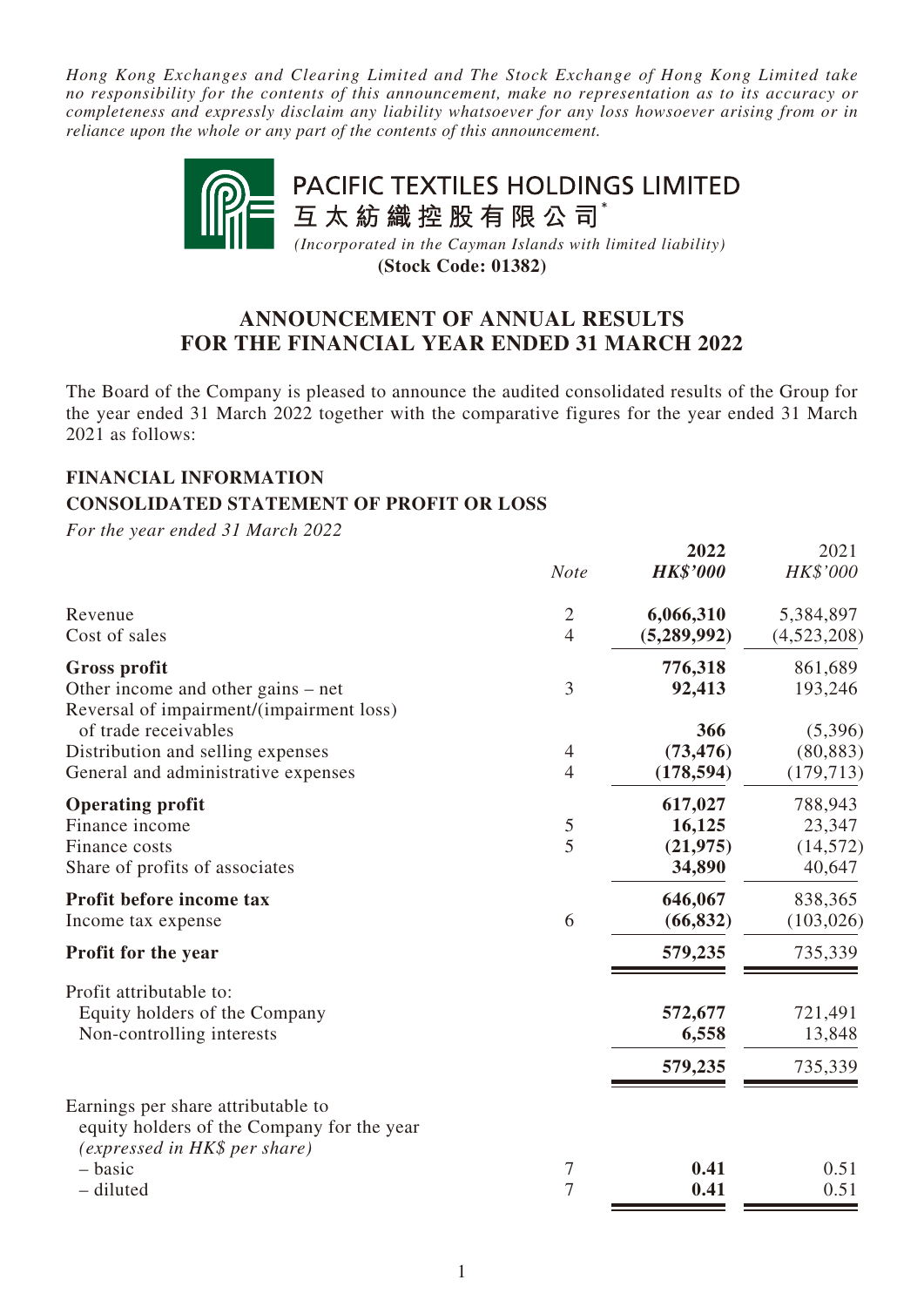# **CONSOLIDATED STATEMENT OF COMPREHENSIVE INCOME**

*For the year ended 31 March 2022*

| 2022                                                           | 2021   |
|----------------------------------------------------------------|--------|
| <b>HK\$'000</b><br>HK\$'000                                    |        |
| 579,235<br>735,339<br><b>Profit for the year</b>               |        |
| Other comprehensive income:                                    |        |
| Items that have been or may be reclassified to profit or loss: |        |
| 116,398<br>205,368<br>Currency translation differences         |        |
| Total comprehensive income for the year<br>695,633<br>940,707  |        |
| Attributable to:                                               |        |
| 687,438<br>923,635<br>Equity holders of the Company            |        |
| 8,195<br>Non-controlling interests                             | 17,072 |
| 695,633<br>940,707                                             |        |
|                                                                |        |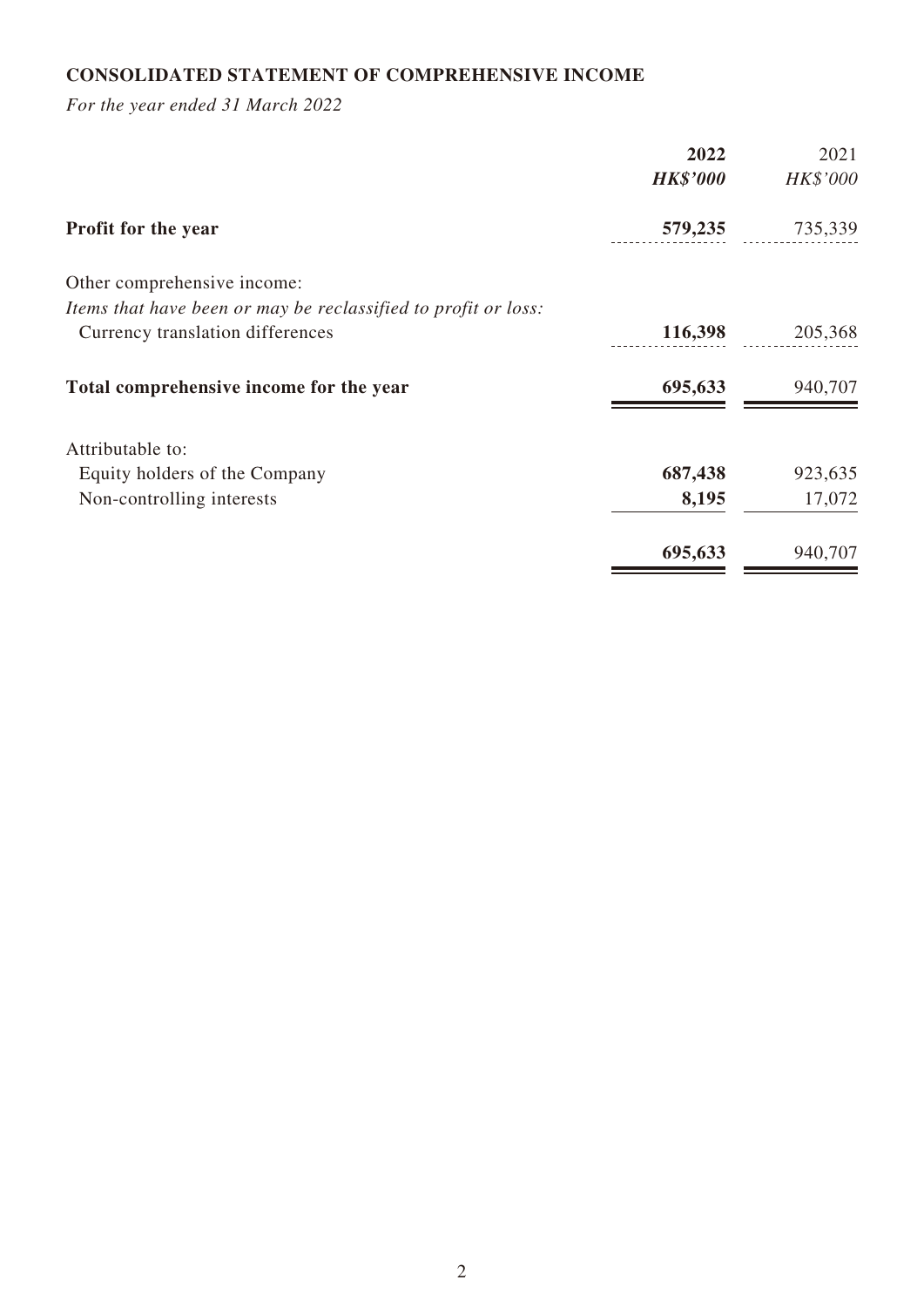# **CONSOLIDATED BALANCE SHEET**

*As at 31 March 2022*

|                                                       |             | 2022            | 2021      |
|-------------------------------------------------------|-------------|-----------------|-----------|
|                                                       | <b>Note</b> | <b>HK\$'000</b> | HK\$'000  |
| <b>ASSETS</b>                                         |             |                 |           |
| <b>Non-current assets</b>                             |             |                 |           |
| Property, plant and equipment                         |             | 1,443,149       | 1,433,276 |
| Right-of-use assets                                   |             | 192,186         | 200,217   |
| Interests in associates                               |             | 359,368         | 347,077   |
| Financial assets at fair value through other          |             |                 |           |
| comprehensive income                                  |             | 427             | 853       |
| Deferred income tax assets                            |             | 19,240          | 15,525    |
| Deposits for land use rights and prepayment for       |             |                 |           |
| property, plant and equipment                         |             | 110,020         | 71,744    |
|                                                       |             | 2,124,390       | 2,068,692 |
| <b>Current assets</b>                                 |             |                 |           |
| Inventories                                           |             | 1,236,784       | 1,223,425 |
| Trade and bills receivables                           | 9           | 945,591         | 863,552   |
| Deposits, prepayments and other receivables           |             | 46,895          | 64,168    |
| Amounts due from associates                           |             | 1,388           | 12,605    |
| Financial assets at fair value through profit or loss |             | 44,018          | 15,437    |
| Current income tax recoverable                        |             |                 | 6,010     |
| Short-term bank deposits                              |             |                 | 11,323    |
| Cash and cash equivalents                             |             | 1,545,128       | 946,152   |
|                                                       |             | 3,819,804       | 3,142,672 |
| <b>Total assets</b>                                   |             | 5,944,194       | 5,211,364 |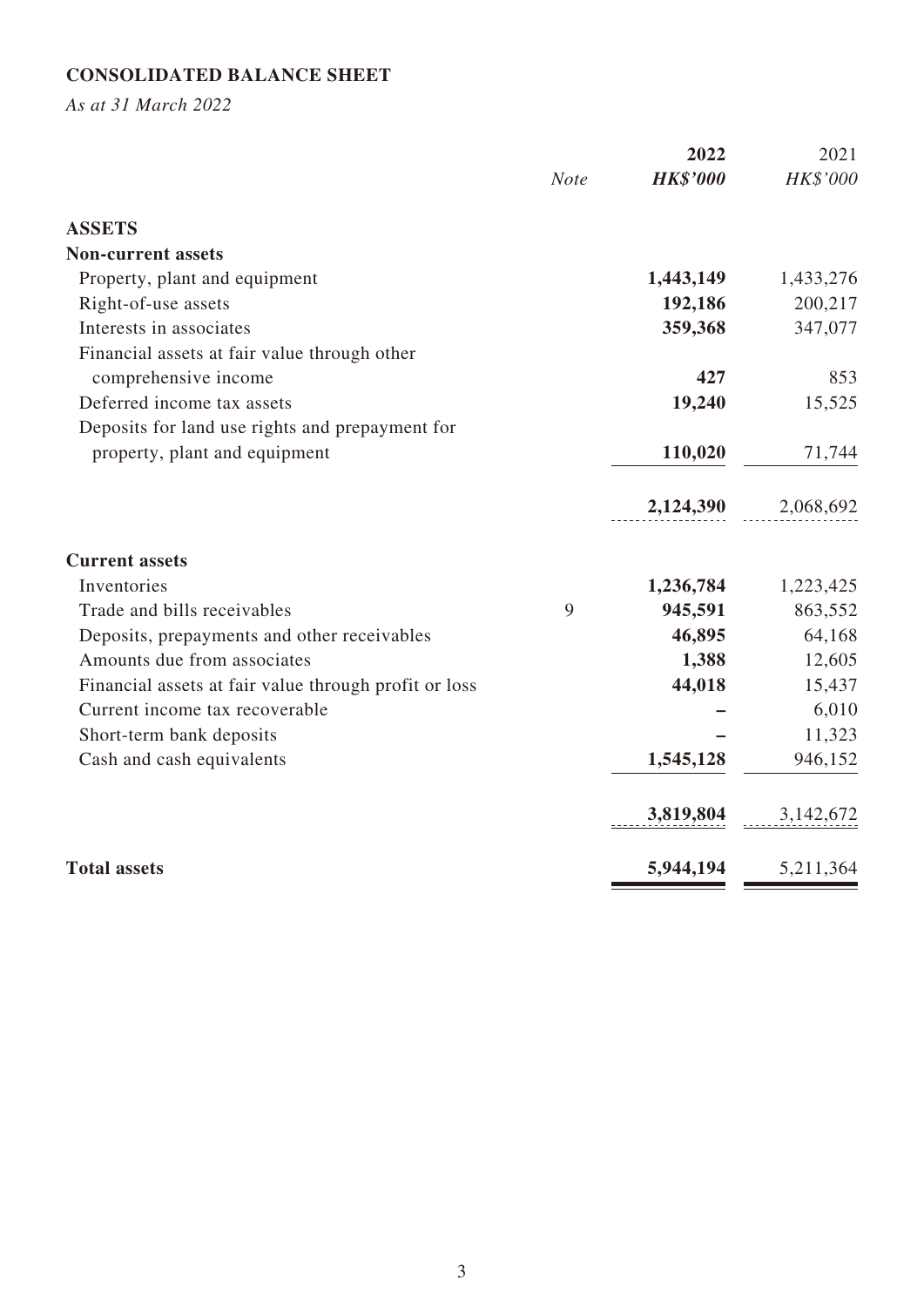# **CONSOLIDATED BALANCE SHEET (Cont'd)**

*As at 31 March 2022*

|                                                            |             | 2022            | 2021      |
|------------------------------------------------------------|-------------|-----------------|-----------|
|                                                            | <b>Note</b> | <b>HK\$'000</b> | HK\$'000  |
| <b>EQUITY</b>                                              |             |                 |           |
| Equity attributable to equity holders of the Company       |             |                 |           |
| Share capital                                              |             | 1,411           | 1,411     |
| Share premium                                              |             | 1,303,246       | 1,303,246 |
| Reserves                                                   |             | 2,114,468       | 2,033,264 |
|                                                            |             | 3,419,125       | 3,337,921 |
| <b>Non-controlling interests</b>                           |             | 11,399          | 15,704    |
| <b>Total equity</b>                                        |             | 3,430,524       | 3,353,625 |
| <b>LIABILITIES</b>                                         |             |                 |           |
| <b>Non-current liabilities</b>                             |             |                 |           |
| <b>Borrowings</b>                                          |             | 126,218         | 125,375   |
| Lease liabilities                                          |             | 7,974           | 7,181     |
| Deferred income tax liabilities                            |             | 79,845          | 63,219    |
| Other non-current provision                                |             | 37,957          | 37,310    |
|                                                            |             | 251,994         | 233,085   |
| <b>Current liabilities</b>                                 |             |                 |           |
| <b>Borrowings</b>                                          |             | 1,453,683       | 645,443   |
| Trade and bills payables                                   | 10          | 592,691         | 718,617   |
| Accruals and other payables                                |             | 137,778         | 165,527   |
| Lease liabilities                                          |             | 27,141          | 34,036    |
| Financial liabilities at fair value through profit or loss |             |                 | 3,282     |
| Current income tax liabilities                             |             | 50,383          | 57,749    |
|                                                            |             | 2,261,676       | 1,624,654 |
| <b>Total liabilities</b>                                   |             | 2,513,670       | 1,857,739 |
| <b>Total equity and liabilities</b>                        |             | 5,944,194       | 5,211,364 |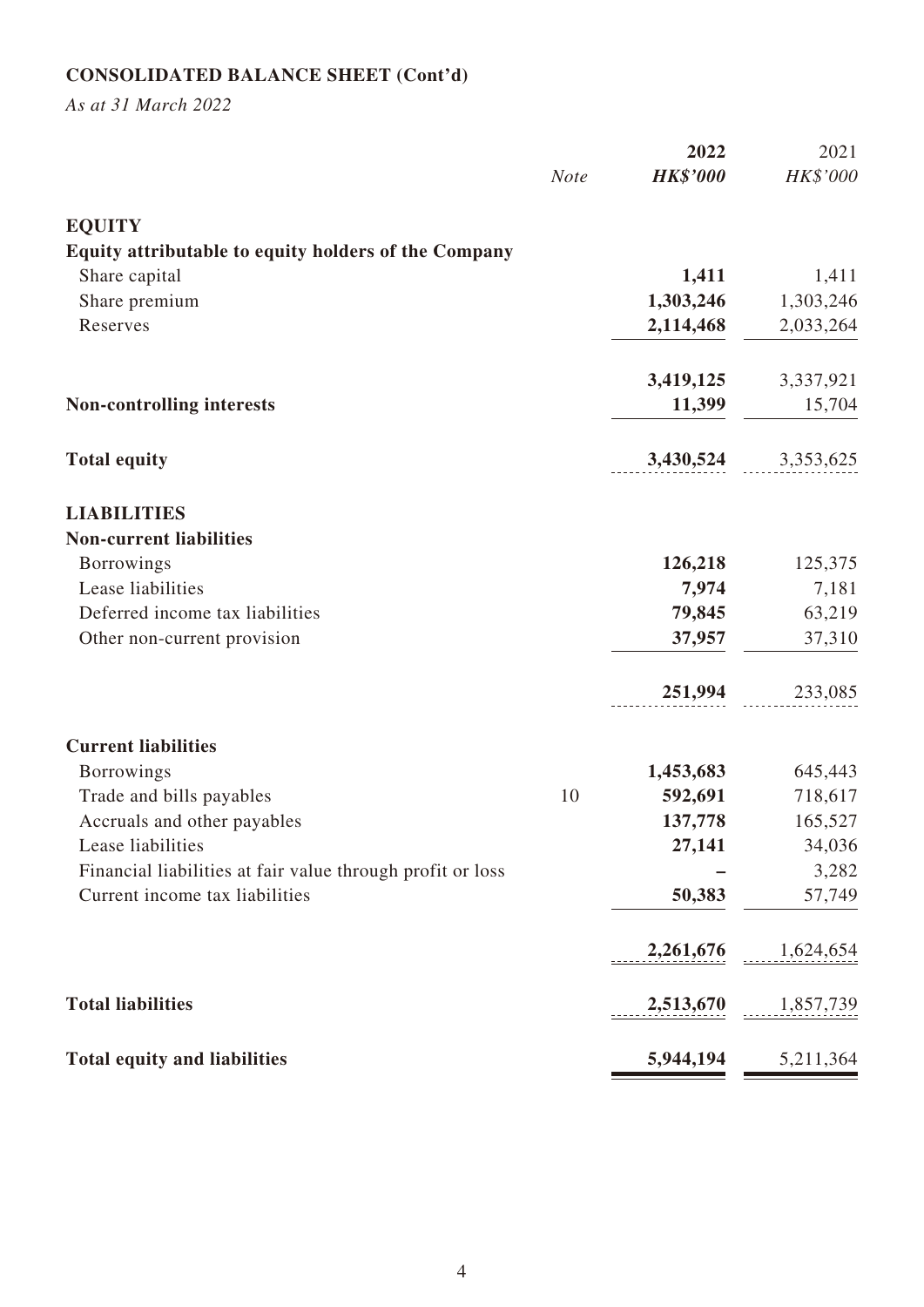### **NOTES TO THE CONSOLIDATED FINANCIAL INFORMATION**

#### **General information**

Pacific Textiles Holdings Limited (the "Company") and its subsidiaries (together, the "Group") are principally engaged in manufacturing and trading of textile products with production base located in the People's Republic of China (the "PRC") and Vietnam.

The Company is a limited liability company incorporated in the Cayman Islands. The address of its registered office is P.O. Box 309, Ugland House, Grand Cayman, KY1-1104, Cayman Islands.

The Company's shares are listed on the Main Board of The Stock Exchange of Hong Kong Limited.

These consolidated financial statements are presented in Hong Kong Dollars ("HK\$"), unless otherwise stated. These consolidated financial statements have been approved for issue by the Board of Directors on 23 June 2022.

#### **1 BASIS OF PREPARATION AND SUMMARY OF SIGNIFICANT ACCOUNTING POLICIES**

#### **1.1 Basis of preparation**

The consolidated financial information, contained in this announcement, has been extracted based on the audited consolidated financial statements of the Group for the year ended 31 March 2022 which have been prepared in accordance with all applicable Hong Kong Financial Reporting Standards ("HKFRS") issued by the Hong Kong Institute of Certified Public Accountants ("HKICPA"). The consolidated financial statements have been prepared under the historical cost basis, except for financial assets at fair value through other comprehensive income and derivative financial instruments which were measured at fair value.

The preparation of consolidated financial information in conformity with HKFRS requires the use of certain critical accounting estimates. It also requires management to exercise its judgement in the process of applying the Group's accounting policies.

*(a) Amendments to standards to existing standards adopted by the Group*

The Group has applied the following amendments for the first time for the reporting period commencing 1 April 2021:

| Amendments to HKFRS 9. | Interest Rate Benchmark Reform                |
|------------------------|-----------------------------------------------|
| HKAS 39. HKFRS 7.      | $-$ Phase 2                                   |
| HKFRS 4 and HKFRS 16   |                                               |
| Amendments to HFKRS 16 | Covid-19-related rent concessions beyond 2021 |

All amendments to standards listed above do not have significant effect on the Group's accounting policies.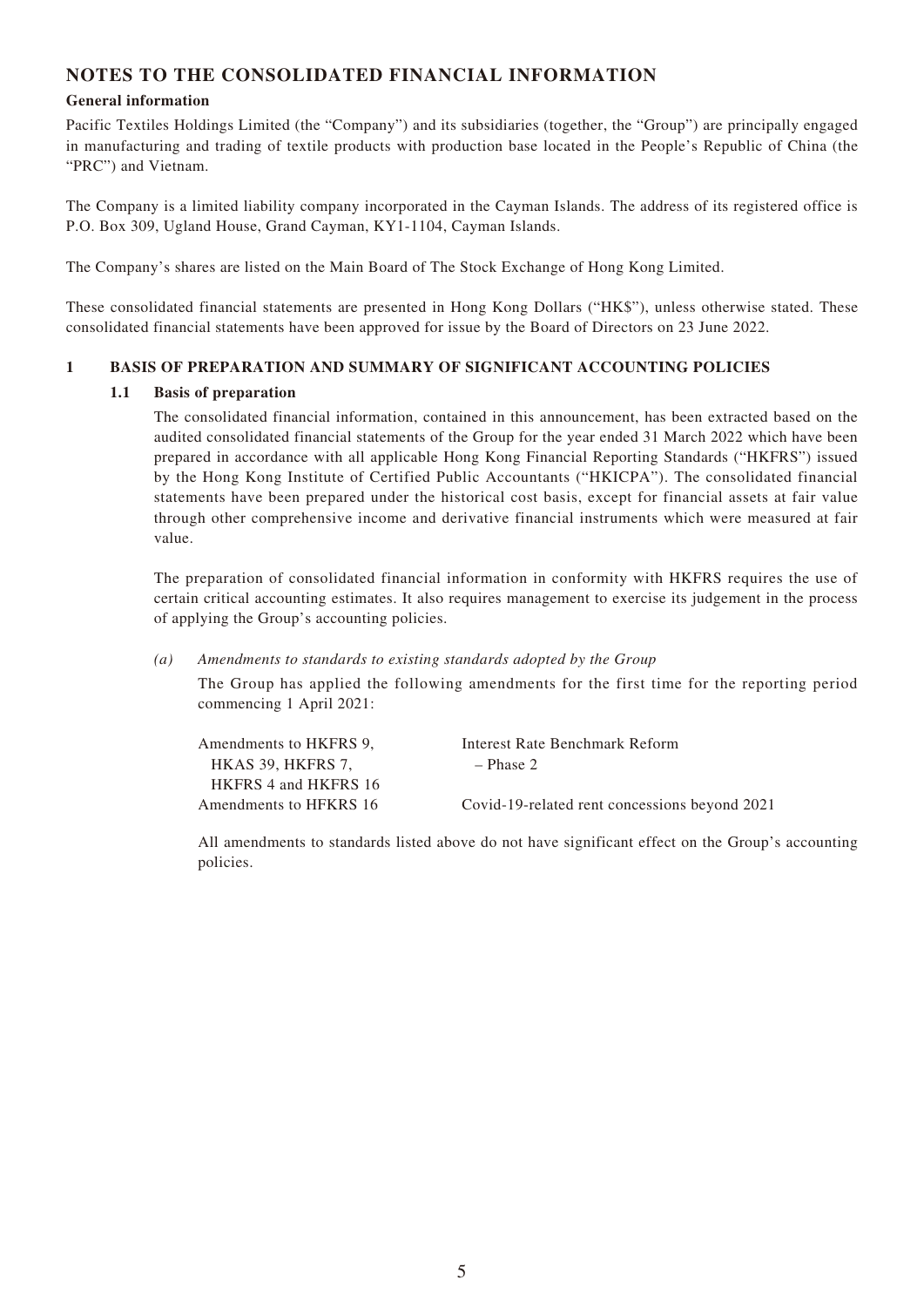#### **1 BASIS OF PREPARATION AND SUMMARY OF SIGNIFICANT ACCOUNTING POLICIES (Cont'd)**

#### **1.1 Basis of preparation (Cont'd)**

#### *(b) New standards and amendments to standards that have been issued but are not effective*

The following new and amended standards and interpretations have been issued but are not effective for the financial year beginning on 1 April 2021 and have not been early adopted by the Group:

|                                                        |                                                                                                  | <b>Effective for</b><br>annual periods<br>beginning on or<br>after |
|--------------------------------------------------------|--------------------------------------------------------------------------------------------------|--------------------------------------------------------------------|
| Amendments to Annual Improvements Project              | Annual improvements o HKFRSs 2018–2020                                                           | 1 April 2022                                                       |
| Amendments to Accounting Guideline 5<br>(Revised)      | Merger Accounting for Common Control<br>Combination                                              | 1 April 2022                                                       |
| Amendments to HKAS 1                                   | Classification of liabilities as current or<br>non-current                                       | 1 April 2023                                                       |
| Amendments to HKAS 1 and HKFRS Practice<br>statement 2 | Disclosure of Accounting Policies                                                                | 1 April 2023                                                       |
| Amendments to HKAS 8                                   | Definition of Accounting Estimates                                                               | 1 April 2023                                                       |
| Amendments to HKAS 12                                  | Deferred Tax Related to Assets and Liabilities<br>arising from a Single Transaction              | 1 April 2023                                                       |
| Amendments to HKFRS 3, HKAS 16 and<br>HKAS 37          | Narrow-scope amendments                                                                          | 1 April 2022                                                       |
| Amendments to HKFRS 10 and HKAS 28                     | Sale or contribution of assets between an investor<br>and its associate or joint venture         | 1 April 2023                                                       |
| <b>HKFRS 17</b>                                        | Insurance contracts and the related amendments                                                   | 1 April 2023                                                       |
| HK(IFRIC)-Int 5                                        | <b>Presentation of Financial Statements</b>                                                      |                                                                    |
|                                                        | – Classification by the Borrower of a Term<br>Loan that Contains a Repayment on Demand<br>Clause | 1 April 2023                                                       |

None of the above new standards and amendments to standards is expected to have a material impact on the consolidated financial statements of the Group in the current or future reporting periods and on foreseeable future transactions.

#### **1.2 Subsidiaries**

#### *1.2.1 Consolidation*

Subsidiaries are entities (including a structured entity) over which the Group has control. The Group controls an entity when the Group is exposed to, or has rights to, variable returns from its involvement with the entity and has the ability to affect those returns through its power over the entity. Subsidiaries are consolidated from the date on which control is transferred to the Group. They are deconsolidated from the date that control ceases.

#### **(a) Business combinations**

The Group applies the acquisition method to account for business combinations. The consideration transferred for the acquisition of a subsidiary is the aggregate fair values of the assets transferred, the liabilities incurred to the former owners of the acquiree and the equity interests issued by the Group. The consideration transferred includes the fair value of any asset or liability resulting from a contingent consideration arrangement. Acquisition related costs are expensed as incurred. Identifiable assets acquired and liabilities and contingent liabilities assumed in a business combination are measured initially at their fair values at the acquisition date. The Group recognises any non-controlling interest in the acquiree on an acquisition-by-acquisition basis, either at fair value or at the non-controlling interest's proportionate share of the recognised amounts of acquiree's identifiable net assets. All other components of non-controlling interests are measured at their acquisition date fair value, unless another measurement basis is required by HKFRS.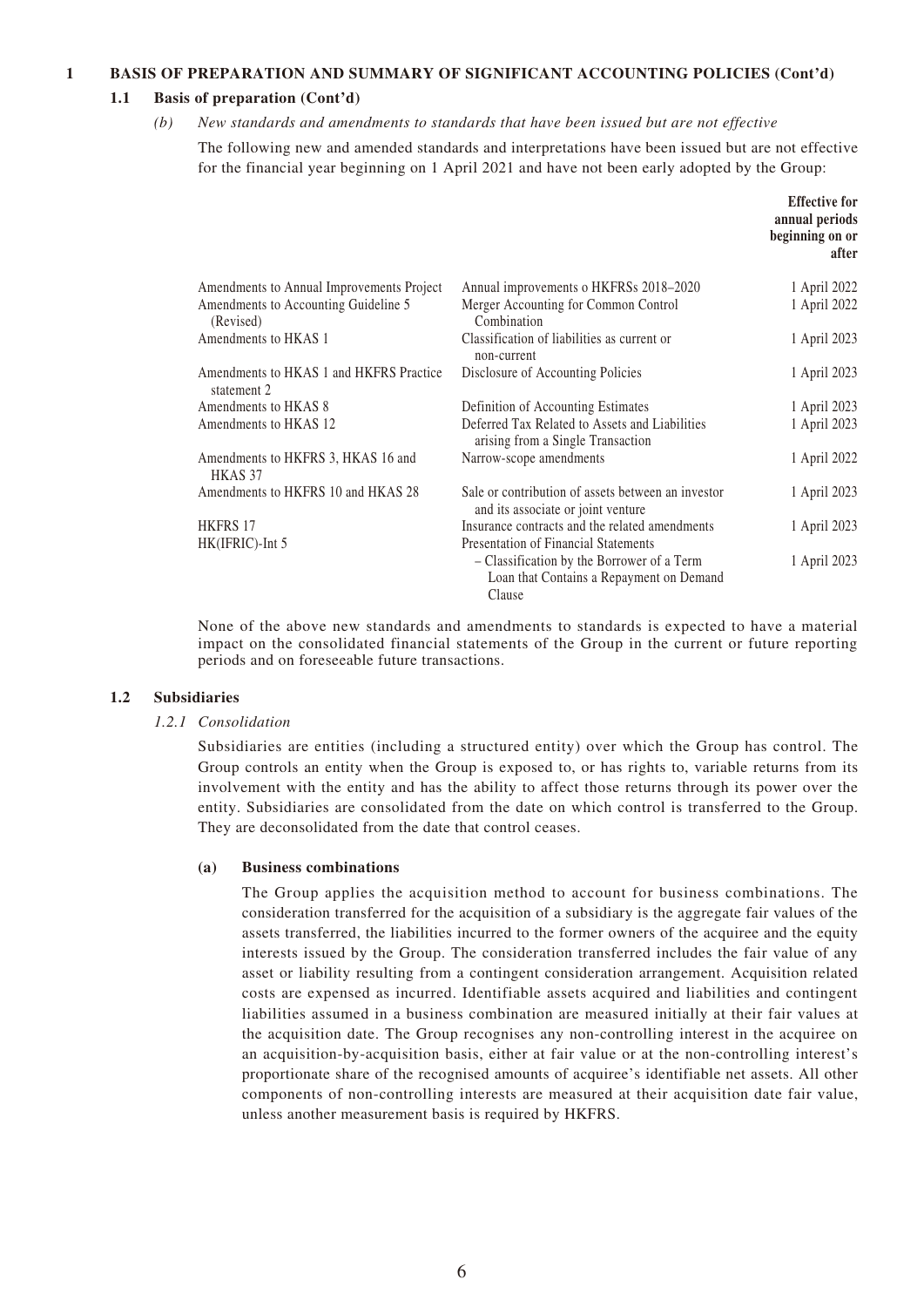#### **1 BASIS OF PREPARATION AND SUMMARY OF SIGNIFICANT ACCOUNTING POLICIES (Cont'd)**

#### **1.2 Subsidiaries (Cont'd)**

#### *1.2.1 Consolidation (Cont'd)*

#### **(a) Business combinations (Cont'd)**

The excess of the consideration transferred, the amount of any non-controlling interest in the acquiree and the acquisition-date fair value of any previous equity interest in the acquiree over the fair value of the identifiable net assets acquired is recorded as goodwill. If the total of consideration transferred, non-controlling interest recognised and previously held interest measured is less than the fair value of the net assets of the subsidiary acquired in the case of a bargain purchase, the difference is recognised directly in the consolidated statement of profit or loss.

Intra-Group transactions, balances and unrealised gains on transactions between Group companies are eliminated. Unrealised losses are also eliminated. When necessary, amounts reported by subsidiaries have been adjusted to conform with the Group's accounting policies.

Non-controlling interests in the results and equity of subsidiaries are shown separately in the consolidated statement of profit or loss, consolidated statement of comprehensive income, consolidated balance sheet and consolidated statement of changes in equity respectively.

#### **(b) Changes in ownership interests in subsidiaries without change in control**

Transactions with non-controlling interests that do not result in loss of control are accounted for as equity transactions – that is, as transactions with the owners in their capacity as owners. The difference between the fair value of any consideration paid and the relevant share acquired of the carrying value of net assets of the subsidiary is recorded in equity. Gains or losses on disposals to non-controlling interests are also recorded in equity.

#### **(c) Disposal of subsidiaries**

When the Group ceases to have control, any retained interest in the entity is re-measured to its fair value at the date when control is lost, with the change in carrying amount recognised in profit or loss. The fair value is the initial carrying amount for the purposes of subsequently accounting for the retained interest as an associate, joint venture or financial asset. In addition, any amounts previously recognised in other comprehensive income in respect of that entity are accounted for as if the Group had directly disposed of the related assets or liabilities. This may mean that amounts previously recognised in other comprehensive income are reclassified to profit or loss.

#### *1.2.2 Separate financial statements*

Interests in subsidiaries are accounted for at cost less impairment. Cost also includes direct attributable costs of investment. The results of subsidiaries are accounted for by the company on the basis of dividends received and receivable.

Impairment testing of the interests in subsidiaries is required upon receiving dividends from these investments if the dividend exceeds the total comprehensive income of the subsidiary in the period the dividend is declared or if the carrying amount of the investment in the separate financial statements exceeds the carrying amount in the financial statements of the investee's net assets including goodwill.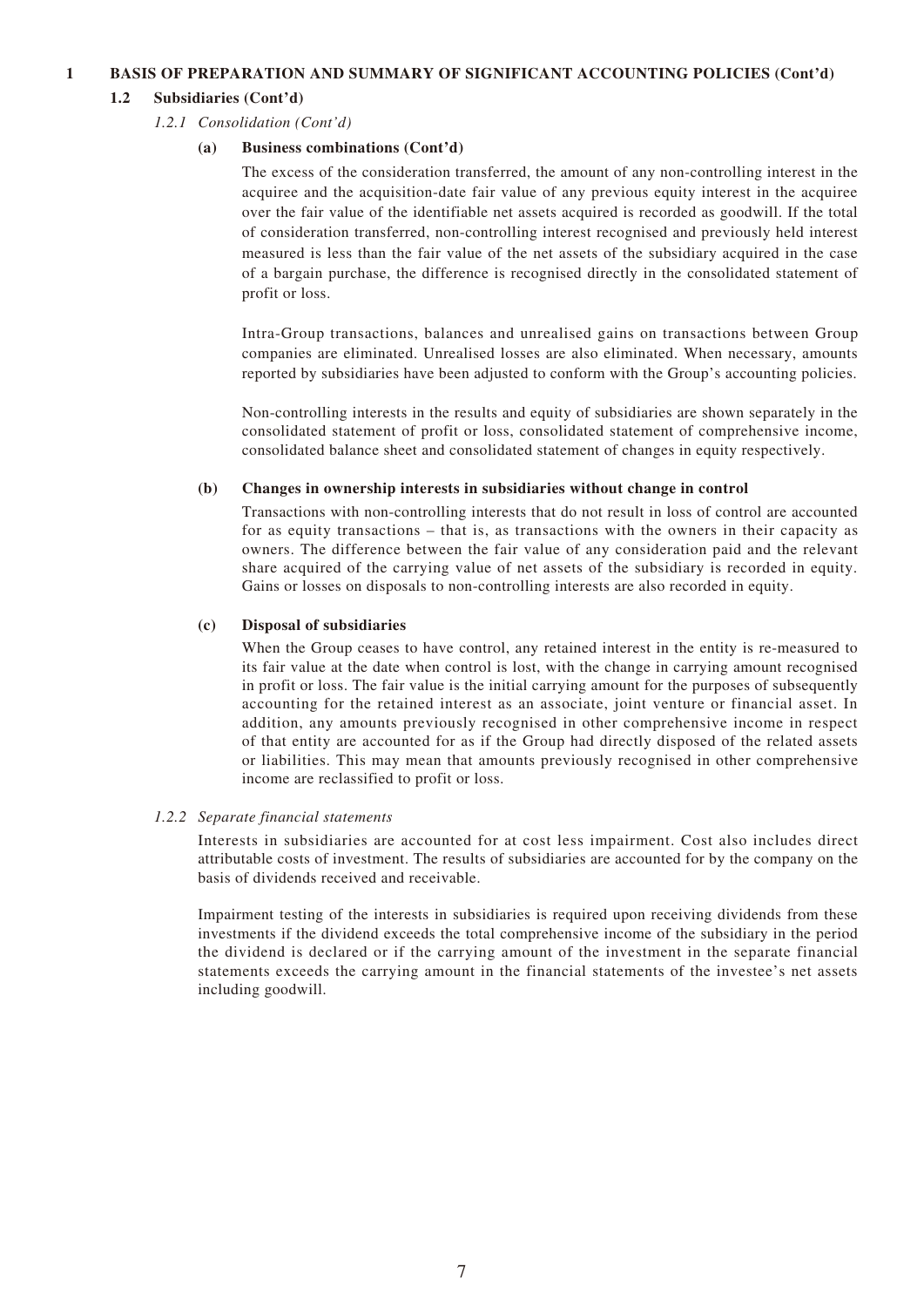#### **2 SEGMENT INFORMATION**

The chief operating decision-maker ("CODM") has been identified as the executive directors of the Company collectively, who review the Group's internal reporting in order to assess performance and allocate resources.

As all of the Group's business operations relate to the manufacturing and trading of textile products with similar economic characteristics, the executive directors review the performance of the Group as a single segment, which covers operations conducted by subsidiaries in Hong Kong, Macau, the PRC and Vietnam. The executive directors review resources allocation and assess performance of the Group on a regular basis based on the following financial information:

|                                                                | 2022            | 2021      |
|----------------------------------------------------------------|-----------------|-----------|
|                                                                | <b>HK\$'000</b> | HK\$'000  |
| Revenue – sales of goods (recognised at a point in time) (iii) | 6,066,310       | 5,384,897 |
| Gross profit                                                   | 776,318         | 861,689   |
| Gross profit margin $(\%)$                                     | 12.8%           | 16.0%     |
| Operating expenses                                             | 251,704         | 265,992   |
| Operating expenses/Revenue (%)                                 | 4.1%            | 4.9%      |
| EBITDA (Note (ii))                                             | 838,727         | 1,010,016 |
| EBITDA/Revenue (%)                                             | 13.8%           | 18.8%     |
| Finance income                                                 | 16,125          | 23,347    |
| Finance costs                                                  | 21,975          | 14,572    |
| Depreciation and amortisation (included in cost of sales and   |                 |           |
| operating expenses)                                            | 186,810         | 180,426   |
| Share of profits of associates                                 | 34,890          | 40,647    |
| Income tax expense                                             | 66,832          | 103,026   |
| Profit attributable to equity holders of the Company           | 572,677         | 721,491   |
| Net profit margin $(\%)$                                       | 9.4%            | 13.4%     |
| Total assets                                                   | 5,944,194       | 5,211,364 |
| Equity attributable to equity holders of the Company           | 3,419,125       | 3,337,921 |
| Cash and bank balances                                         | 1,545,128       | 957,475   |
| Borrowings                                                     | 1,579,901       | 770,818   |
| Inventories                                                    | 1,236,784       | 1,223,425 |
| Inventory turnover days (Note (iv))                            | 85              | 95        |
| Trade and bills receivables                                    | 945,591         | 863,552   |
| Trade and bills receivables turnover days (Note $(v)$ )        | 54              | 54        |
| Trade and bills payables                                       | 592,691         | 718,617   |
| Trade and bills payables turnover days (Note (iv))             | 45              | 55        |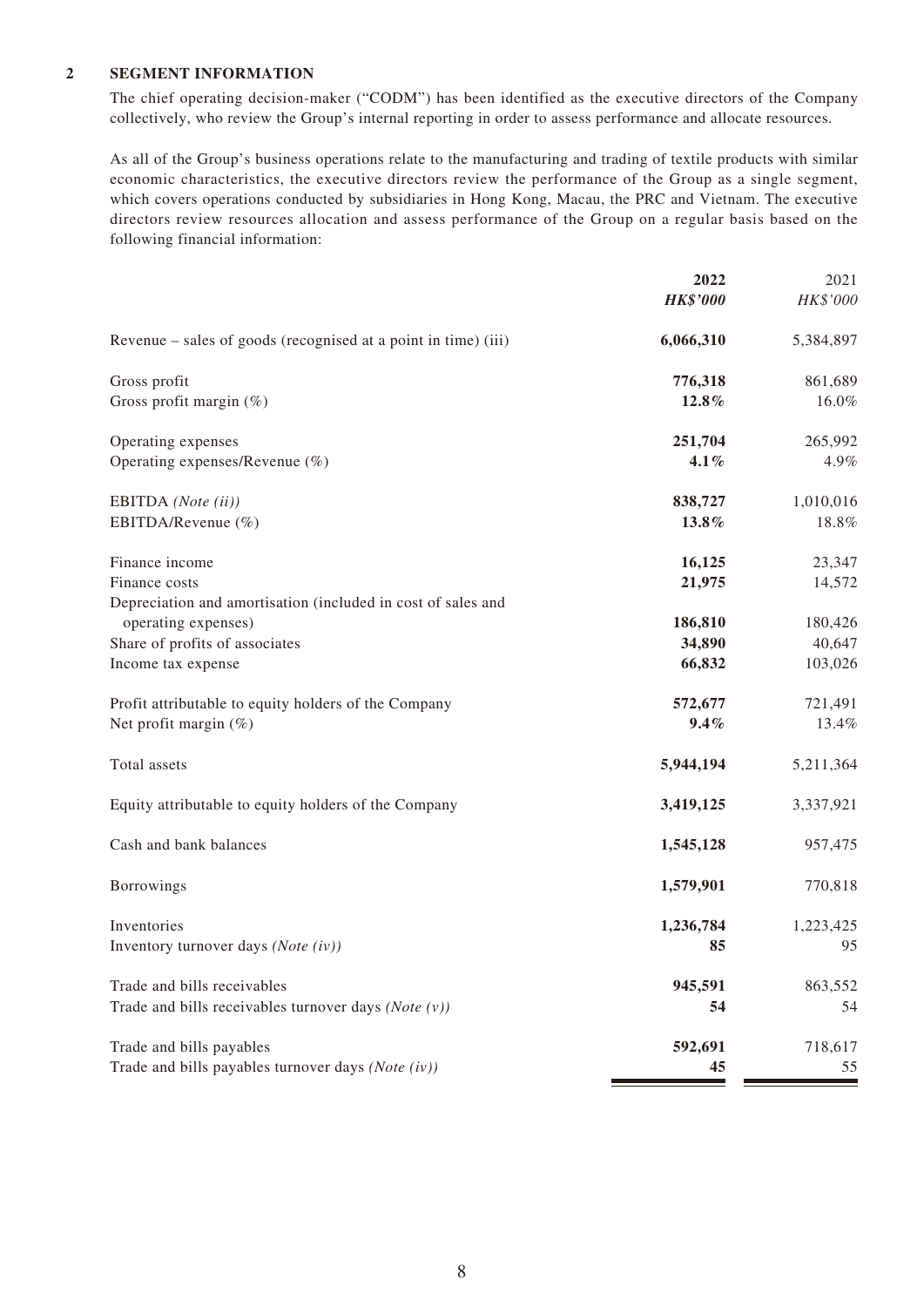#### **2 SEGMENT INFORMATION (Cont'd)**

*Notes:*

- (i) To supplement the consolidated results of the Group prepared in accordance with HKFRS, certain non-HKFRS financial measures, including, EBITDA, EBITDA/Revenue, inventories turnover days, trade and bills receivables turnover days, and trade and bills payables turnover days have been presented in this report. The Company's management believes that the non-HKFRS financial measures provide investors with clearer view on the Group's financial results, and with useful supplementary information to assess the performance of the Group's strategic operations. Nevertheless, the use of these non-HKFRS financial measures has limitations as an analytical tool. These non-HKFRS financial measures should be considered in addition to, not as a substitute for, analysis of the Company's financial performance prepared in accordance with HKFRS.
- (ii) EBITDA is defined as profit for the year before finance income, finance costs, income tax expense, depreciation and amortisation.
- (iii) As at 31 March 2022, the Group has recognized contract liabilities amounting to HK\$5,503,000 (2021: HK\$10,380,000) relating to contracts with customers.

For the year ended 31 March 2022 and 2021, the Group recognised revenue of HK\$10,380,000 (2021: HK\$18,898,000) related to carried-forward contract liabilities.

- (iv) The turnover days are calculated by the simple average of the beginning of the year and the end of the year balances over cost of sales.
- (v) The turnover days are calculated by the simple average of the beginning of the year and the end of the year balances over revenue.

A reconciliation of EBITDA to total profit before income tax is provided as follows:

|                               | 2022            | 2021       |
|-------------------------------|-----------------|------------|
|                               | <b>HK\$'000</b> | HK\$'000   |
| <b>EBITDA</b>                 | 838,727         | 1,010,016  |
| Depreciation and amortisation | (186, 810)      | (180, 426) |
| Finance income                | 16,125          | 23,347     |
| Finance costs                 | (21, 975)       | (14, 572)  |
| Profit before income tax      | 646,067         | 838,365    |
|                               |                 |            |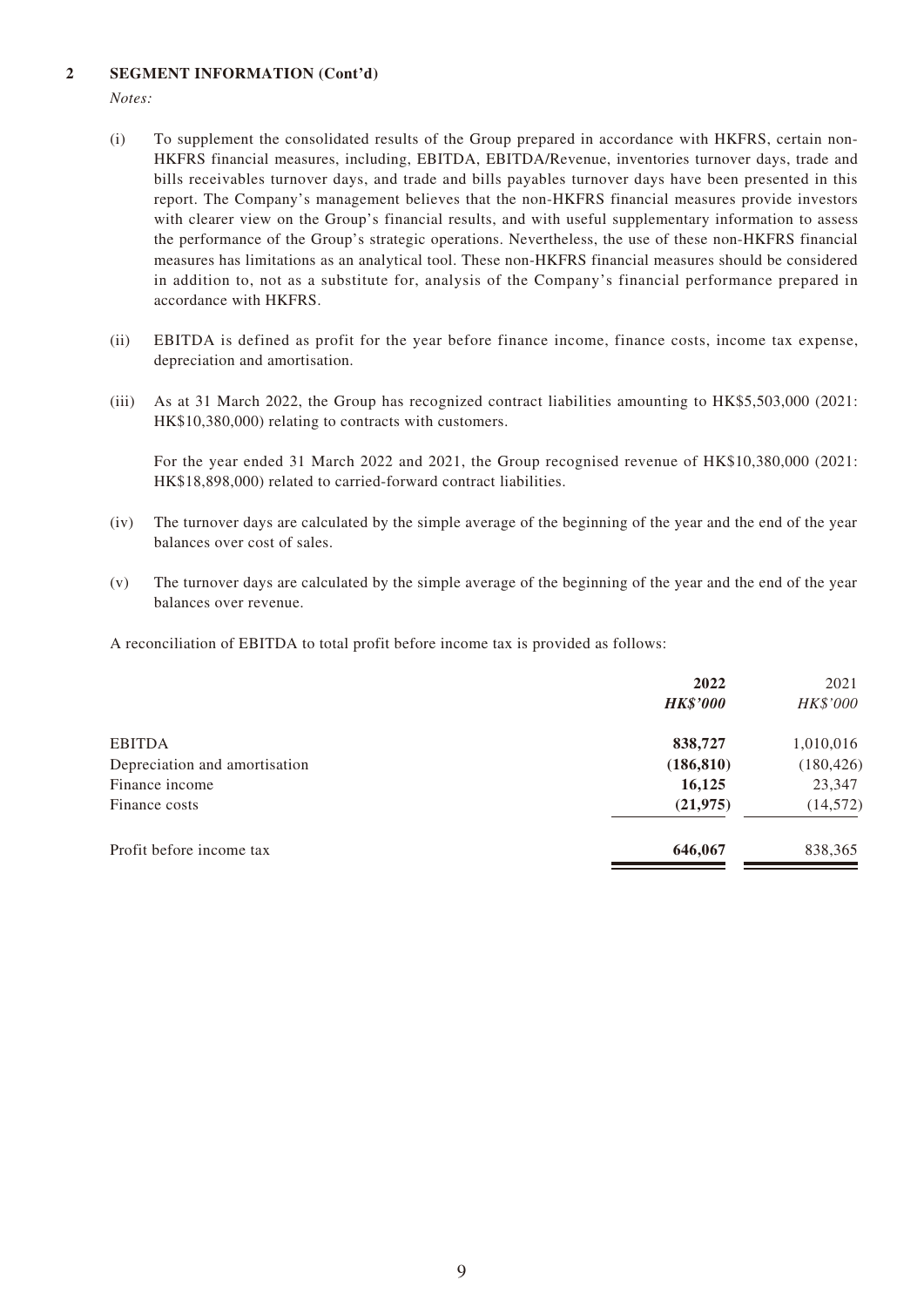#### **2 SEGMENT INFORMATION (Cont'd)**

The Group's revenue represents sales of goods. An analysis of revenue by geographical location, as determined by the destination where the products were delivered, is as follows:

|                            | 2022            | 2021      |
|----------------------------|-----------------|-----------|
|                            | <b>HK\$'000</b> | HK\$'000  |
| Vietnam                    | 2,584,158       | 2,508,157 |
| <b>PRC</b>                 | 1,351,264       | 1,024,559 |
| Bangladesh                 | 331,395         | 277,483   |
| Hong Kong                  | 296,683         | 326,929   |
| Haiti                      | 284,447         | 263,222   |
| Sri Lanka                  | 278,263         | 216,495   |
| America                    | 238,466         | 194,063   |
| Cambodia                   | 217,262         | 182,539   |
| Indonesia                  | 209,366         | 189,065   |
| Jordan                     | 88,840          | 35,256    |
| Africa                     | 85,532          | 53,318    |
| India                      | 53,856          | 51,354    |
| Other Asian countries      | 46,448          | 61,679    |
| Others non-Asian countries | 330             | 778       |
|                            | 6,066,310       | 5,384,897 |

For the year ended 31 March 2022, customer A and customer B accounted for approximately 36% (2021: 39%) and 16% (2021: 18%) of the Group's revenue, respectively. All other customers individually accounted for less than 8% of the Group's revenue for years ended 31 March 2022 and 2021.

The Group's non-current assets (excluding interests in associates and deferred income tax assets) are located in the following geographical areas:

|            | 2022<br><b>HK\$'000</b> | 2021<br>HK\$'000 |
|------------|-------------------------|------------------|
| <b>PRC</b> | 1,259,264               | 1,263,674        |
| Hong Kong  | 10,276                  | 10,815           |
| Vietnam    | 476,242                 | 431,601          |
|            | 1,745,782               | 1,706,090        |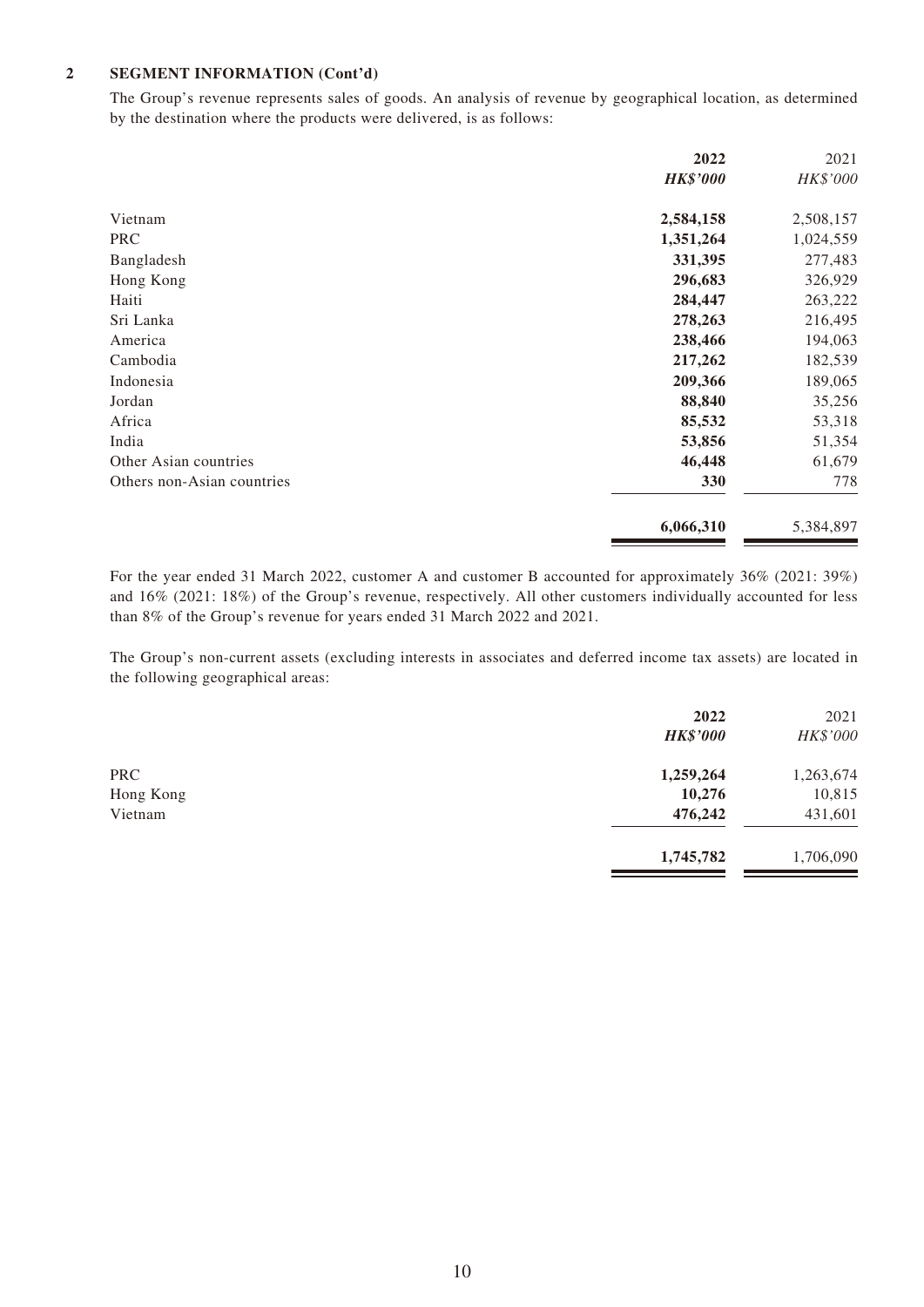#### **3 OTHER INCOME AND OTHER GAINS – NET**

|                                                                                                                            | 2022<br><b>HK\$'000</b> | 2021<br>HK\$'000 |
|----------------------------------------------------------------------------------------------------------------------------|-------------------------|------------------|
| Other income:                                                                                                              |                         |                  |
| Sale of scrap materials                                                                                                    | 40,463                  | 34,706           |
| Utilities income                                                                                                           | 35,964                  | 27,495           |
| Rental income                                                                                                              | 3,196                   | 3,216            |
| Government grants                                                                                                          | 2,754                   | 20,884           |
| Handling income                                                                                                            | 1,158                   | 991              |
| Sub-contracting income                                                                                                     | 948                     | 3,208            |
| Sundry income $(Note (i))$                                                                                                 | 18,946                  | 35,493           |
|                                                                                                                            | 103,429                 | 125,993          |
| Other gains $-$ net:                                                                                                       |                         |                  |
| Derivative financial instruments -<br>forward foreign currency contracts<br>(Loss)/gain on disposal of right-of-use assets | 19,811                  | 14,921           |
| and property, plant and equipment                                                                                          | (565)                   | 97,654           |
| Net foreign exchange losses                                                                                                | (30, 262)               | (45, 322)        |
|                                                                                                                            | (11, 016)               | 67,253           |
|                                                                                                                            | 92,413                  | 193,246          |

*Note:*

(i) Sundry income represents insurance indemnity for water damage of yarn, accident and missing goods.

#### **4 EXPENSES BY NATURE**

|                                                                        | 2022            | 2021      |
|------------------------------------------------------------------------|-----------------|-----------|
|                                                                        | <b>HK\$'000</b> | HK\$'000  |
| Cost of inventories                                                    | 4,561,256       | 3,889,422 |
| Depreciation of property, plant and equipment                          | 180,461         | 175,070   |
| Depreciation of right-of-use assets                                    | 6,349           | 5,356     |
| Employee benefits expense (including directors' emoluments)            | 713,658         | 644,713   |
| Freight charges                                                        | 53,955          | 48,667    |
| Operating lease payments in respect of land and buildings              | 1,178           | 121       |
| Auditor's remuneration                                                 |                 |           |
| $-$ Audit services                                                     | 2,937           | 2,906     |
| $-$ Non-audit services                                                 | 303             | 248       |
| Others                                                                 | 21,965          | 17,301    |
| Total cost of sales, distribution and selling expenses and general and |                 |           |
| administrative expenses                                                | 5,542,062       | 4,783,804 |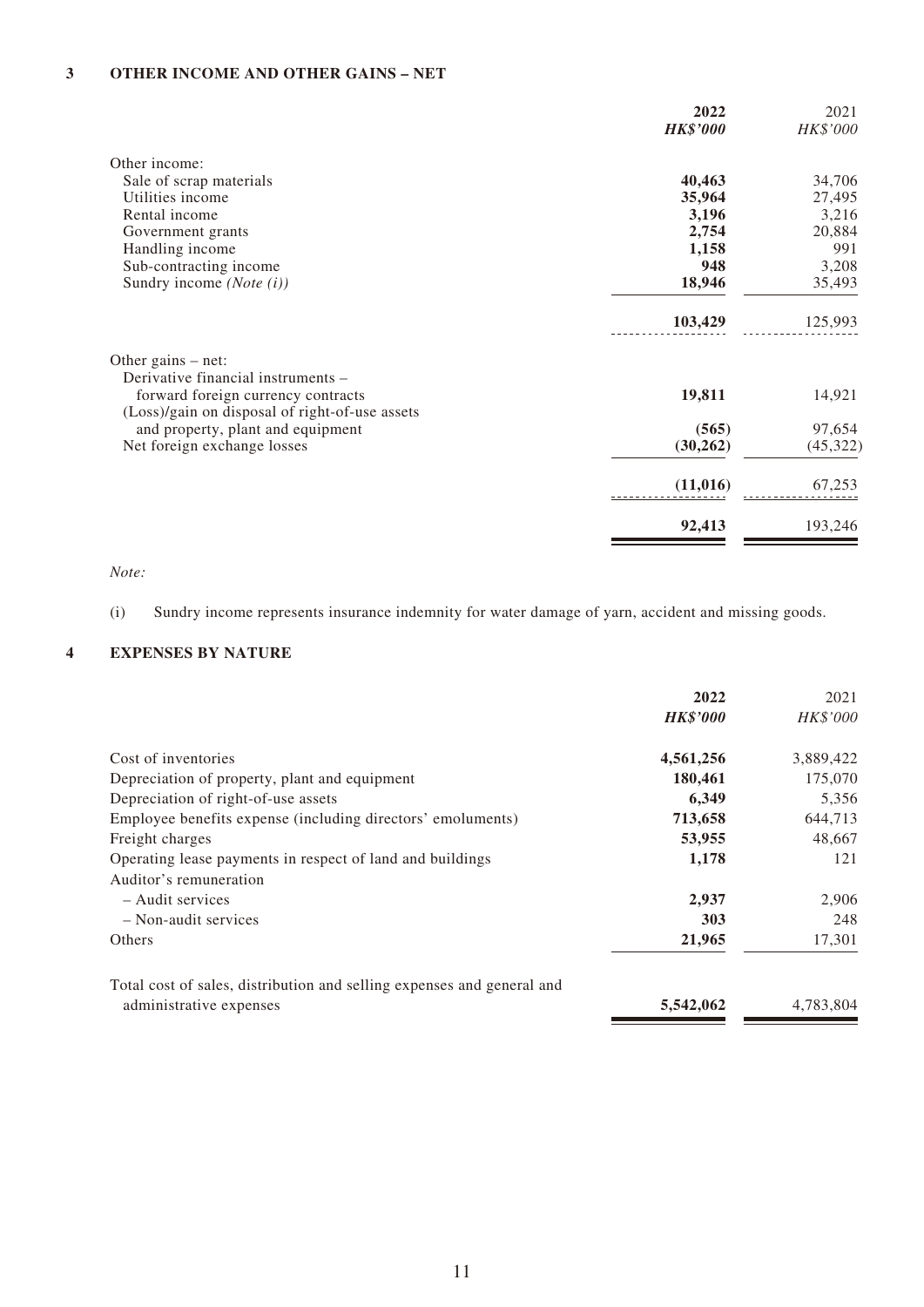|                                                          | 2022<br><b>HK\$'000</b> | 2021<br>HK\$'000 |
|----------------------------------------------------------|-------------------------|------------------|
| Finance income:                                          |                         |                  |
| - Bank interest income                                   | 4,876                   | 5,297            |
| - Net foreign exchange gain on cash and cash equivalents | 11,249                  | 18,050           |
|                                                          | 16,125                  | 23,347           |
| Finance costs:                                           |                         |                  |
| - Interest expense on bank loans                         | (11, 382)               | (10, 368)        |
| - Net foreign exchange loss on bank loans                | (7,928)                 | (1,470)          |
| - Interest expenses arising from lease liabilities       | (1,565)                 | (1,550)          |
| - Imputed interest of provision for reinstatement cost   | (1,100)                 | (1, 184)         |
|                                                          | (21, 975)               | (14, 572)        |
| Net finance (cost)/income                                | (5,850)                 | 8,775            |

#### **6 INCOME TAX EXPENSE**

The amount of income tax charged to the consolidated statement of profit or loss represents:

|                         | 2022<br><b>HK\$'000</b> | 2021<br>HK\$'000 |
|-------------------------|-------------------------|------------------|
| Current income tax      |                         |                  |
| - Hong Kong profits tax | 20,881                  | 53,949           |
| $-$ Overseas income tax | 34,093                  | 36,076           |
| Deferred tax            | 11,858                  | 13,001           |
|                         | 66,832                  | 103,026          |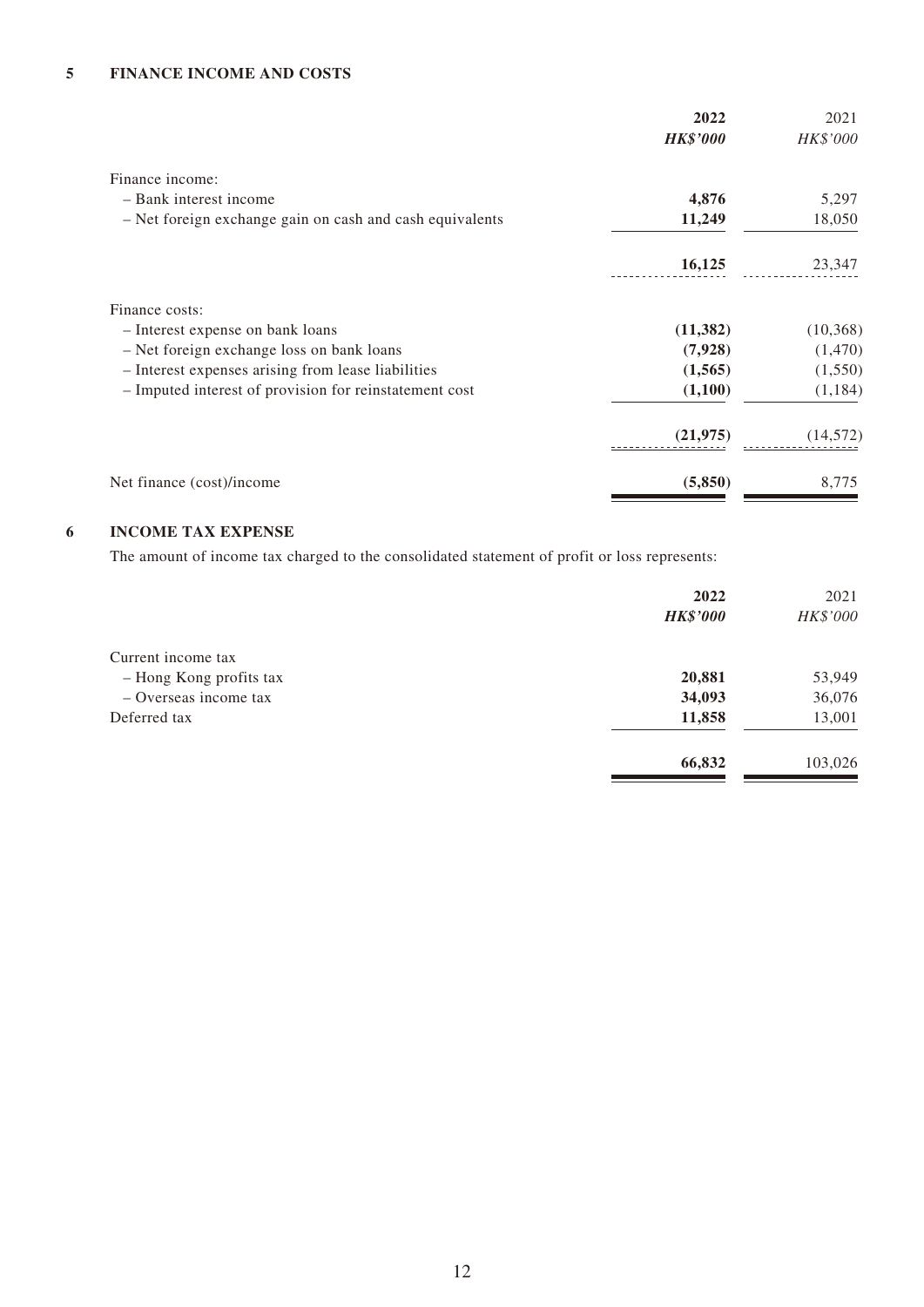#### **7 EARNINGS PER SHARE**

#### **(a) Basic**

Basic earnings per share is calculated by dividing the profit attributable to equity holders of the Company by the weighted average number of shares in issue, excluding treasury shares, during the year.

|                                                               | 2022<br><b>HK\$'000</b> | 2021<br>HK\$'000 |
|---------------------------------------------------------------|-------------------------|------------------|
| Profit attributable to equity holders of the Company          | 572,677                 | 721,491          |
| Weighted average number of shares in issue <i>(thousands)</i> | 1,411,208               | 1,411,218        |
| Basic earnings per share (HK\$ per share)                     | 0.41                    | 0.51             |

#### **(b) Diluted**

Diluted earnings per share is calculated by adjusting the weighted average number of ordinary shares in issue to assume conversion of all dilutive potential ordinary shares. The Company has share options to employees for years ended 31 March 2022 and 2021.

Since the average market price of the Company's shares during the year is less than the assumed exercise price of the share options, the potential ordinary shares were not included in the calculation of the diluted earnings per share as their inclusion would be anti-dilutive. Accordingly, diluted earnings per share for the years ended 31 March 2022 and 2021 is the same as basic earnings per share of the respective year.

#### **8 DIVIDENDS**

|                                         | 2022<br><b>HK\$'000</b> | 2021<br>HK\$'000 |
|-----------------------------------------|-------------------------|------------------|
| Interim dividend paid of HK21 cents     |                         |                  |
| (2021:HK22 cents) (Note (i))            | 296,353                 | 310,466          |
| Proposed final dividend of HK14 cents   |                         |                  |
| $(2021:HK22 cents)$ ( <i>Note</i> (ii)) | 197,569                 | 310,466          |
|                                         | 493,922                 | 620,932          |

#### *Notes:*

- (i) On 25 November 2021, the Company's Board of Directors declared an interim dividend of HK21 cents per share (2021: HK22 cents) for the six-month period ended 30 September 2021. The amount was paid in December 2021.
- (ii) On 23 June 2022, the Company's Board of Directors proposed a final dividend of HK14 cents (2021: HK22 cents) per share for the year ended 31 March 2022. This proposed dividend has not been reflected as dividend payable in the consolidated financial statements as at 31 March 2022.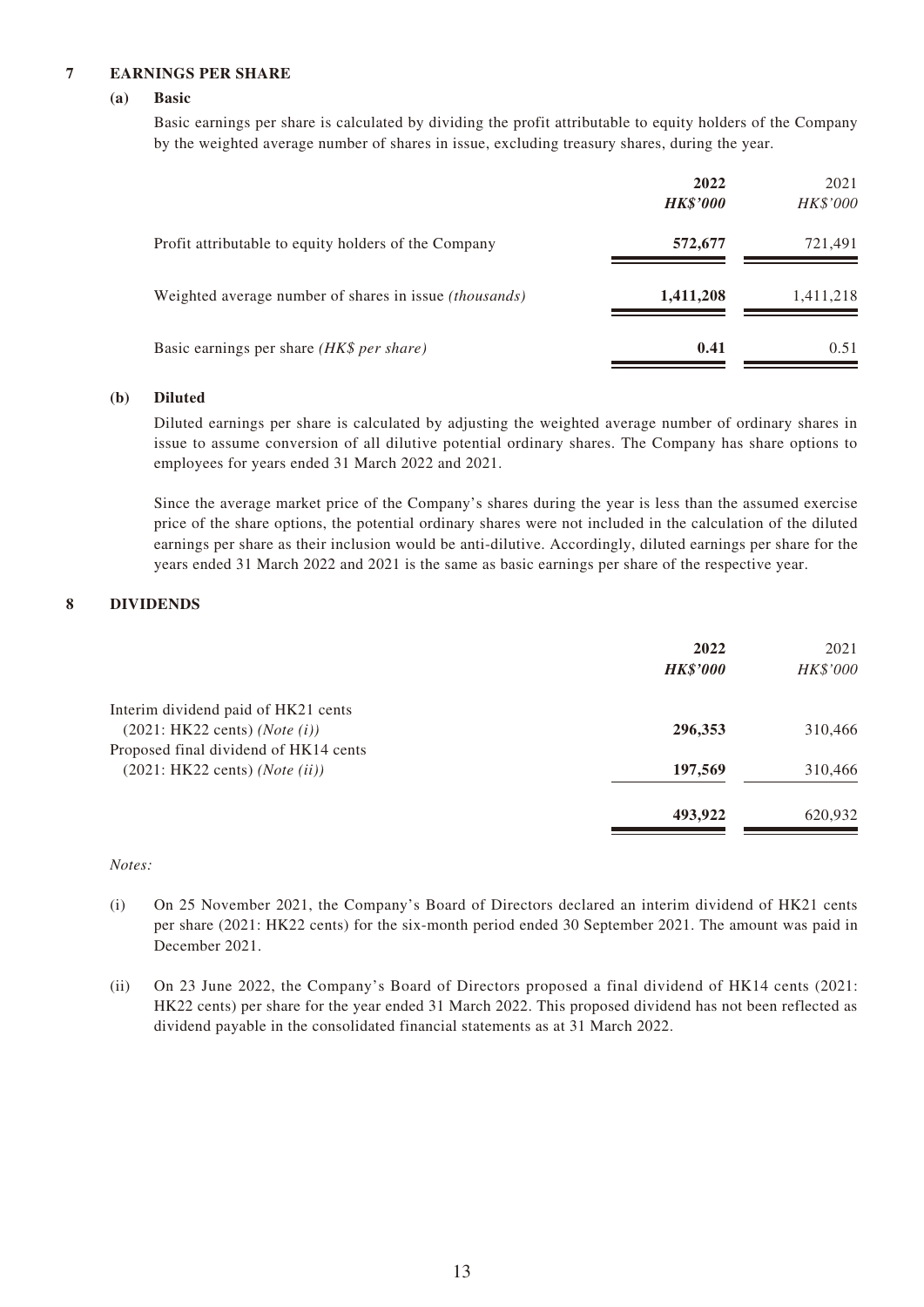#### **9 TRADE AND BILLS RECEIVABLES**

| 2022            | 2021     |
|-----------------|----------|
| <b>HK\$'000</b> | HK\$'000 |
| 908,056         | 816,207  |
| 39,140          | 49,368   |
| 947,196         | 865,575  |
| (1,605)         | (2,023)  |
| 945,591         | 863,552  |
|                 |          |

The book carrying amounts of trade and bills receivables approximate their fair values.

Majority of the Group's sales are with credit terms of 30 to 120 days. The aging analysis of trade and bills receivables based on invoice date is as follows:

|                                     | 2022<br><b>HK\$'000</b> | 2021<br>HK\$'000 |
|-------------------------------------|-------------------------|------------------|
| $0 - 60$ days                       | 700,960                 | 653,969          |
| $61 - 120$ days                     | 242,233                 | 208,405          |
| $121 \text{ days} - 1 \text{ year}$ | 4,003                   | 3,201            |
|                                     | 947,196                 | 865,575          |

#### **10 TRADE AND BILLS PAYABLES**

|                                  | 2022<br><b>HK\$'000</b> | 2021<br>HK\$'000  |
|----------------------------------|-------------------------|-------------------|
| Trade payables<br>Bills payables | 575,028<br>17,663       | 697,182<br>21,435 |
|                                  | 592,691                 | 718,617           |

The book carrying amounts of trade and bills payables approximate their fair values.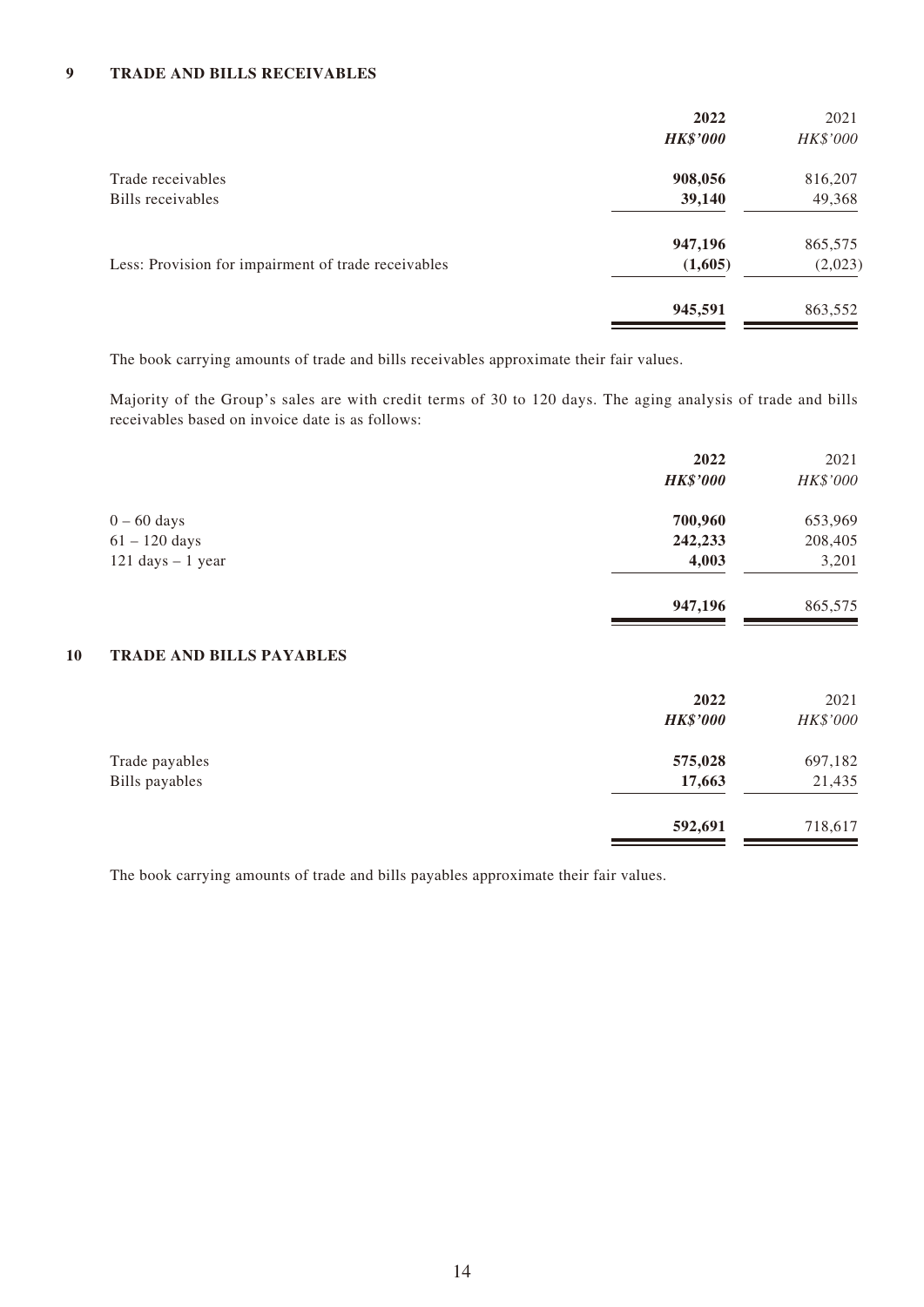#### **10 TRADE AND BILLS PAYABLES (Cont'd)**

Credit period granted by creditors generally ranges from 30 to 90 days. The aging analysis based on invoice date on trade and bills payables were aged as follows:

|                                     | 2022<br><b>HK\$'000</b> | 2021<br>HK\$'000 |
|-------------------------------------|-------------------------|------------------|
| $0 - 60$ days                       | 591,782                 | 671,205          |
| $61 - 120$ days                     |                         | 40,135           |
| $121 \text{ days} - 1 \text{ year}$ | 909                     | 7,277            |
|                                     | 592,691                 | 718,617          |

#### **11 CAPITAL COMMITMENTS**

Capital expenditure contracted for at the balance sheet date but not yet incurred is as follows:

|                                                                   | 2022<br><b>HK\$'000</b> | 2021<br>HK\$'000 |
|-------------------------------------------------------------------|-------------------------|------------------|
| Contracted but not provided for:<br>Property, plant and equipment | 264,265                 | 171,668          |

At 31 March 2022, the Group did not have any significant share of capital commitments of its associates (2021: Nil).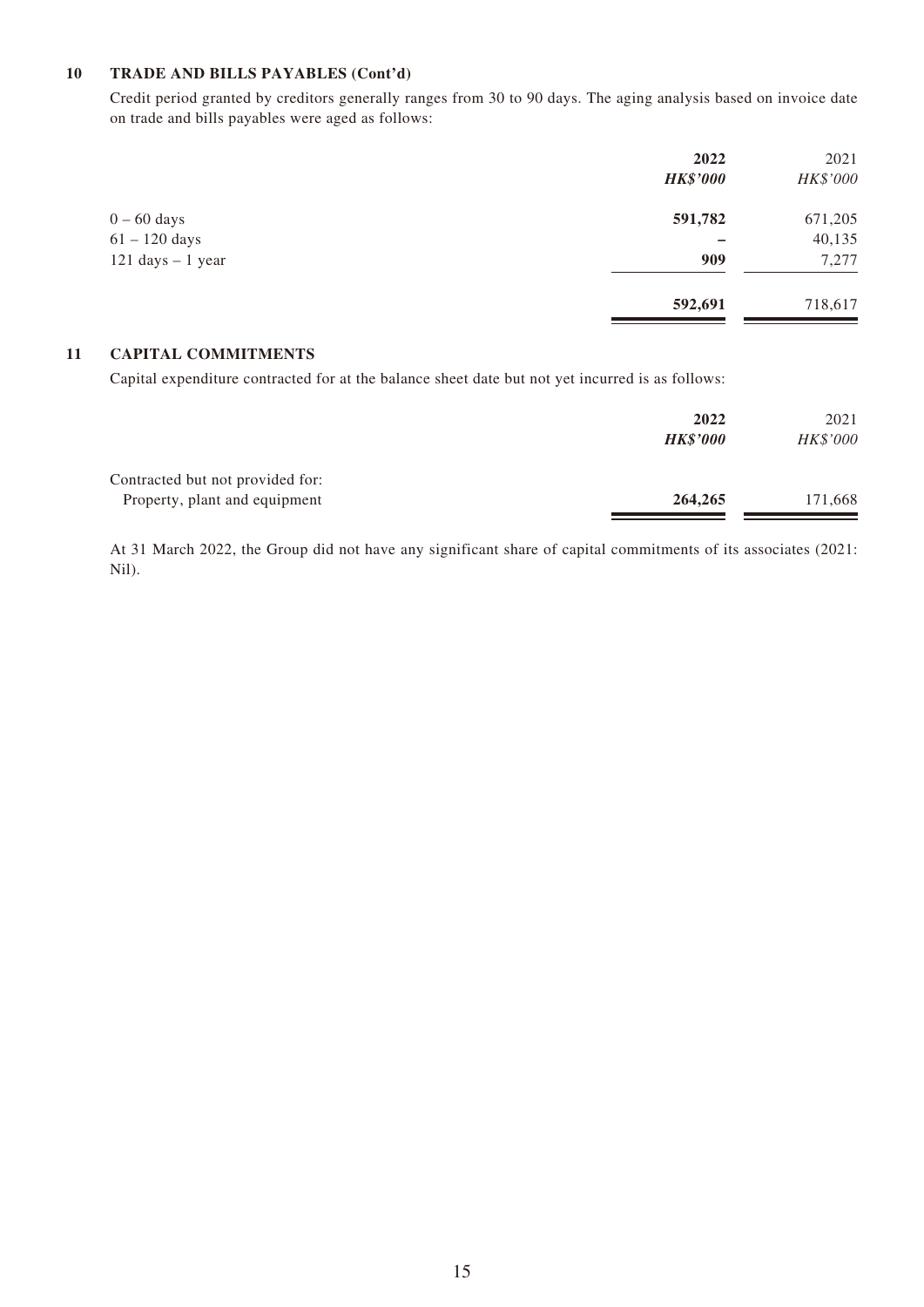# **MANAGEMENT DISCUSSION AND ANALYSIS**

### **OVERVIEW**

## **BUSINESS AND FINANCIAL REVIEW**

Pacific Textiles Holdings Limited and its subsidiaries are principally engaged in manufacturing and trading of textiles products, including high quality cotton and synthetic knitted fabrics.

### **Revenue**

During the year under review, revenue of the Group was approximately HK\$6,066.3 million (2021: approximately HK\$5,384.9 million) representing an increase of 12.7% as compared with the year ended 31 March 2021, due to increase of average sales price by 9.6%.

Revenue generated from sales of goods from different geographical locations (as determined by where the products were delivered to) is set out in note 2 to the financial information of this announcement.

Other incomes comprising, among others, sales of scrap materials and utilities income are set out in note 3 to the financial information of this announcement.

### **Cost of sales**

Cost of sales of the Group was approximately HK\$5,290.0 million (2021: approximately HK\$4,523.2 million) representing an increase of 17.0% as compared with the year ended 31 March 2021 due to inflation of raw materials and fuel cost.

### **Profit**

During the year under review, profit attributable to equity holders of the Company was approximately HK\$572.7 million (2021: approximately HK\$721.5 million) representing a decrease of 20.6% as compared with last year. If the one-time other gain of approximately HK\$100.5 million arising from disposal of two properties and a carpark in Hong Kong in comparable period is excluded, it represents a decrease of approximately 7.9% in profit.

### **Selling and distribution expenses**

During the year under review, selling and distribution expenses including impairment loss on trade receivables slightly decreased to HK\$73.1 million (2021: HK\$86.3 million).

### **Administration expenses**

The administration expenses slightly decreased to HK\$178.6 million (2021: HK\$179.7 million).

### **Finance costs**

Finance costs increased by approximately 50.7% to HK\$22.0 million (2021: HK\$14.6 million) mainly due to increase in net exchange loss on revaluation of USD bank loan.

### **Trade receivables and trade payables turnover days**

Trade receivables turnover days was 54 days while trade payables turnover days was 45 days.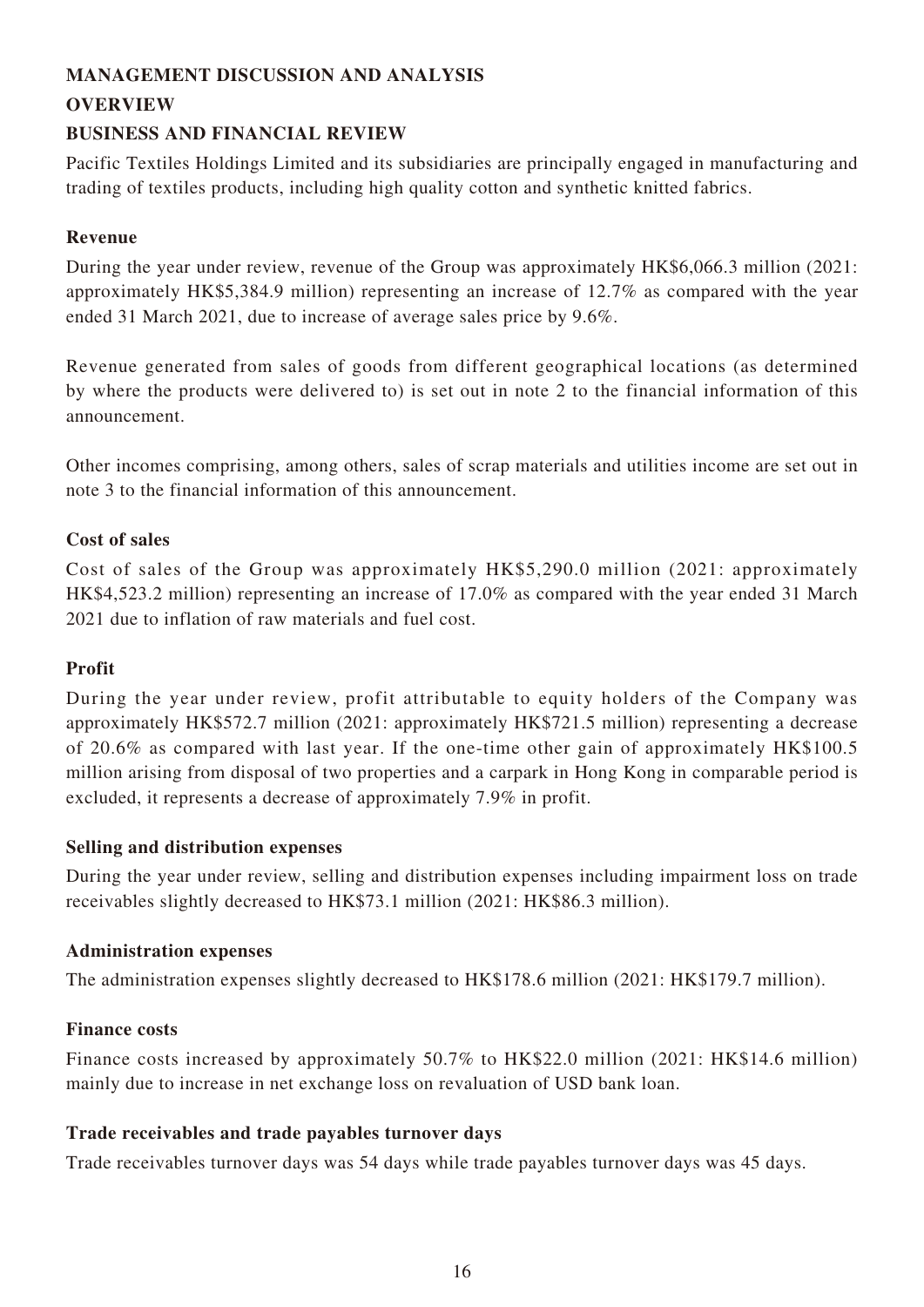### **Income tax**

The Group recorded an income tax expense of approximately HK\$66.8 million during the year under review (2021: HK\$103.0 million). The average effective tax rate of the Group was approximately 10.3% which was lower than last year (2021: 12.3%). The reduction in effective tax rate was mainly attributed to the benefit of PRC tax incentives resulted from research and development projects.

### **Assets**

As at 31 March 2022, the total assets of the Group were HK\$5,944.2 million (2021: HK\$5,211.4 million) representing an increase of approximately 14.1%. The total assets comprised non-current assets of HK\$2,124.4 million (2021: HK\$2,068.7 million) and current assets of HK\$3,819.8 million (2021: HK\$3,142.7 million). Such increase was a result of increase in trade and bills receivables, and cash and bank balances.

### **Key financial ratios are set out below:**

|                                        | For the year ended 31 March |       |
|----------------------------------------|-----------------------------|-------|
|                                        | 2022                        | 2021  |
| Gross Profit Margin $(1)$              | $12.8\%$                    | 16.0% |
| Return on Equity <sup>(2)</sup>        | $16.9\%$                    | 21.9% |
| Interest Coverage Ratio <sup>(3)</sup> | 57.8                        | 81.9  |

*Notes:*

- (1) The calculation of Gross Profit Margin is based on gross profit divided by revenue and multiplied by 100%.
- (2) The calculation of Return on Equity is based on profit for the year divided by total equity and multiplied by 100%.
- (3) The calculation of Interest Coverage Ratio is based on profit before interest expenses on bank loans and tax expenses divided by interest expenses on bank loans.

### **Liquidity and financial resources and capital structure**

As at 31 March 2022, the Group was in a net cash position of HK\$(34.8) million (2021: HK\$186.7 million). The reduction was due to increase in accounts receivables, arising from increase of sales revenue and decrease in accounts payable as payment terms resume to normal.

The Group's principal source of working capital was cash generated from sales of its products, supplemented with bank borrowings and a shareholder's loan contributed by our joint venture partner for the Vietnam subsidiary.

As at 31 March 2022, the Group had total cash and bank balances of HK\$1,545.1 million (2021: HK\$957.5 million) comprising of HK\$132.2 million, the equivalent of HK\$1,093.3 million denominated in US\$, the equivalent of HK\$309.6 million denominated in RMB, the equivalent of HK\$4.6 million denominated in VND and the equivalent of HK\$5.4 million denominated in other currencies. The cash and bank balances was to finance the Group's working capital and capital expenditure plans.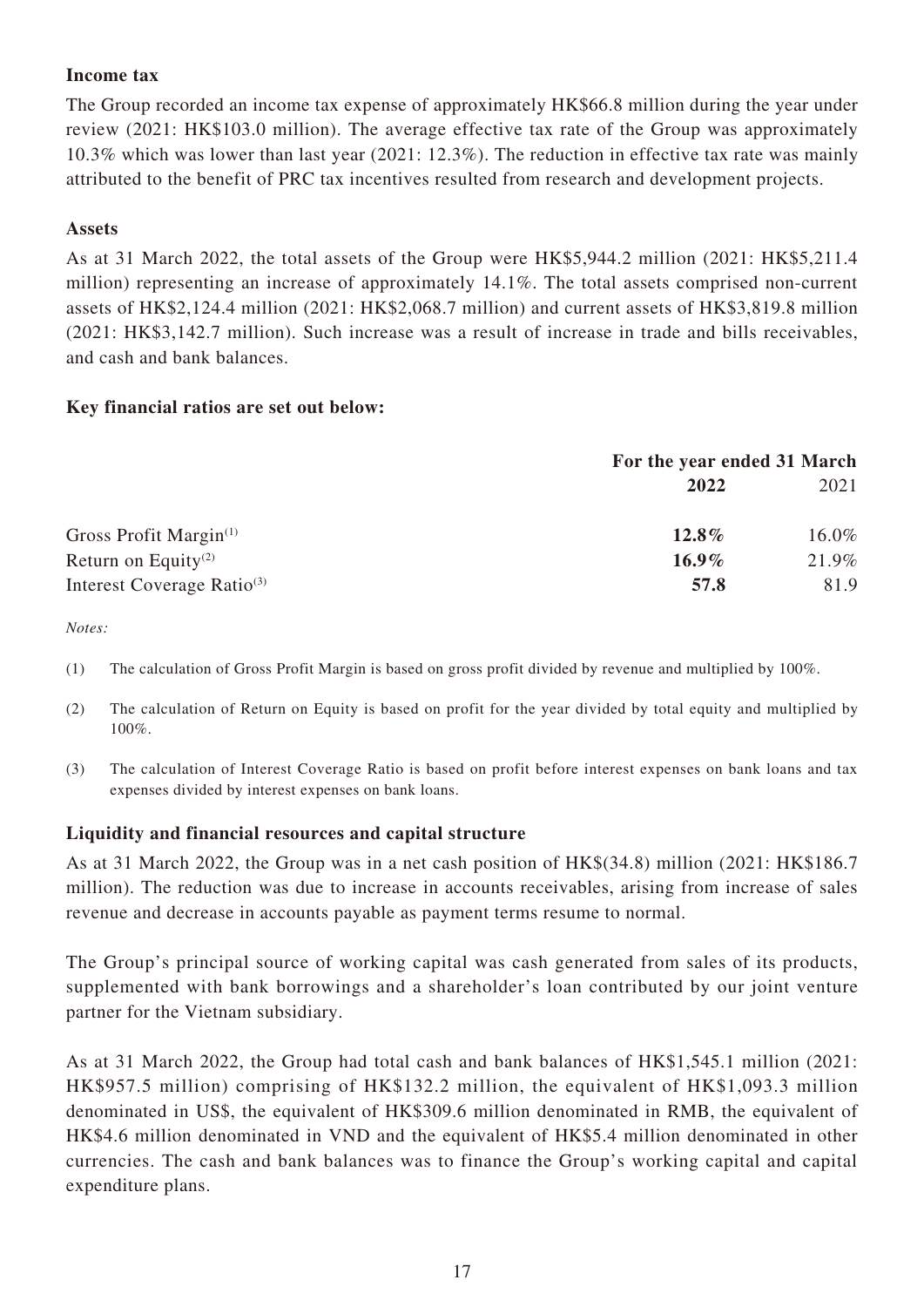The Group had bank loans of HK\$1,453.7 million (2021: HK\$645.4 million) and shareholder's loan of HK\$126.2 million (2021: HK\$125.4 million) contributed by our joint venture partner to the Vietnam subsidiary. The said shareholder's loan was of equity nature and was not repayable within one year. The Group did not pledge any of its assets for bank borrowing (2021: Nil).

For the year ended 31 March 2022, the Group's total assets amounted to HK\$5,944.2 million (2021: HK\$5,211.4 million) representing an increase of 14.1%. Non-current assets and current assets were HK\$2,124.4 million and HK\$3,819.8 million respectively. The above assets were financed by current liabilities of HK\$2,261.7 million, non-current liabilities of HK\$252.0 million and equity attributable to Shareholders of HK\$3,419.1 million.

### **Capital expenditure and capital commitment**

The Group had been adopting cautious measures and fine-tuned its capital expenditure in response to the market demand. During the year under review, total capital expenditure decreased by 39.6% to HK\$122.1 million (2021: HK\$202.3 million) which was mainly used to purchase machinery and to finance the environmental protection projects of Panyu factory and Vietnam factory.

Details of capital commitments are set out in note 11 to the financial information of this announcement.

### **Key liquidity or leverage ratios:**

|                                     | As at 31 March |       |
|-------------------------------------|----------------|-------|
|                                     | 2022           | 2021  |
| Current Ratio $(4)$                 | 1.7            | 1.9   |
| Quick Ratio $(5)$                   | 1.1            | 1.2   |
| Gearing Ratio $(6)$                 | $46.6\%$       | 23.6% |
| Debt to Equity Ratio <sup>(7)</sup> | $73.3\%$       | 55.4% |

*Notes:*

(4) The calculation of Current Ratio is based on current assets divided by current liabilities.

(5) The calculation of Quick Ratio is based on current assets minus inventories divided by current liabilities.

(6) The calculation of Gearing Ratio is based on total borrowings and bills payable divided by total equity multiplied by 100%.

(7) The calculation of Debt to Equity Ratio is based on total liabilities divided by total equity multiplied by 100%.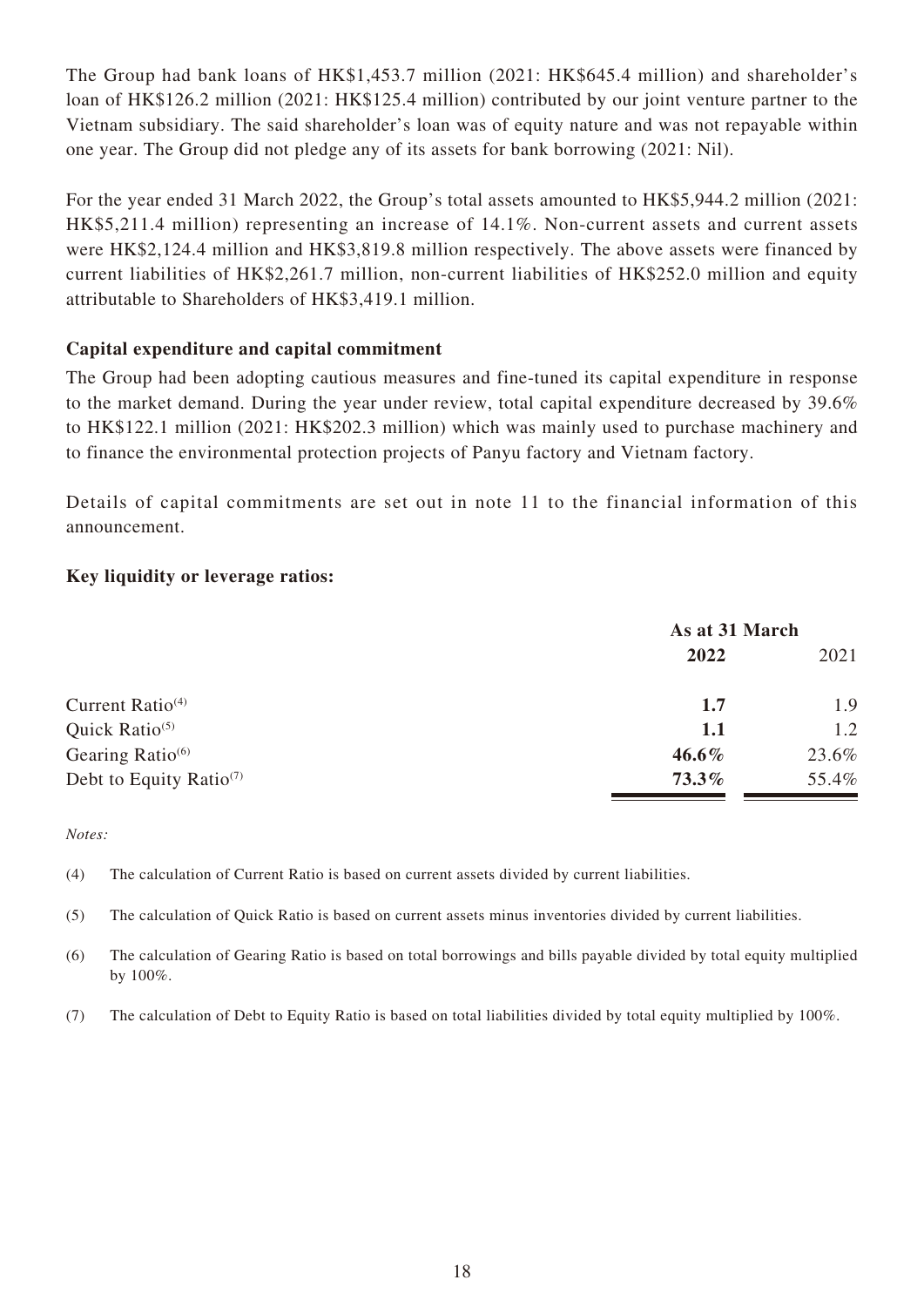### **Risk Management on Foreign Exchange and Interest Exposure**

The Group had been exposed to foreign exchange risk arising from various currency exposures with respect to the US Dollars, Renminbi and Vietnamese Dongs primarily. The Group managed its foreign exchange risks by performing regular review and monitoring its foreign exchange exposures. The Group would hedge against certain of its exposures in order to reduce the risk involved as appropriate.

The Group mainly operated in Hong Kong, PRC, Macau and Vietnam. Except for certain cash and bank balances and certain inter-company receivables denominated in foreign currencies, transactions were generally conducted in a functional currency of the respective group entity. The foreign currency risk arising from recognised assets and liabilities was considered by the Directors to be minimal.

The Group had been using forward foreign currency contracts to hedge part of its foreign exchange risk. These forward foreign currency contracts did not qualify for hedge accounting and were accounted for at fair value through profit or loss.

### **Pledge of Assets**

No assets were pledged to obtain financing as at 31 March 2021 and 31 March 2022 respectively.

### **Material Acquisitions and Disposals of Subsidiaries, Associates and Joint Ventures**

There was no material acquisition or disposal of the Company's subsidiaries, associates and joint ventures during the year ended 31 March 2022.

### **Contingent Liabilities**

As at 31 March 2022, the Group had no material contingent liabilities (2021: Nil).

### **Events Subsequent to the Period**

There was no significant event undertaken by the Company or by the Group after 31 March 2022 and up to the date of this announcement.

### **EMPLOYEES AND REMUNERATION POLICIES**

As at 31 March 2022, the Group had 4,697 full-time employees (2021: 4,933). There was no significant change in the Group's remuneration policy. The Group's remuneration package for its employees included salary, bonuses, allowances and retirement benefits based on the performance, skills and knowledge of each employee. The Group also provided additional benefits to its employees, for instances subsidized accommodation and meals for those working in production facilities, accident and medical insurance, etc.

The Group will continue to provide regular trainings and competitive remuneration package to the employees in order to enhance their incentive and motivation to work.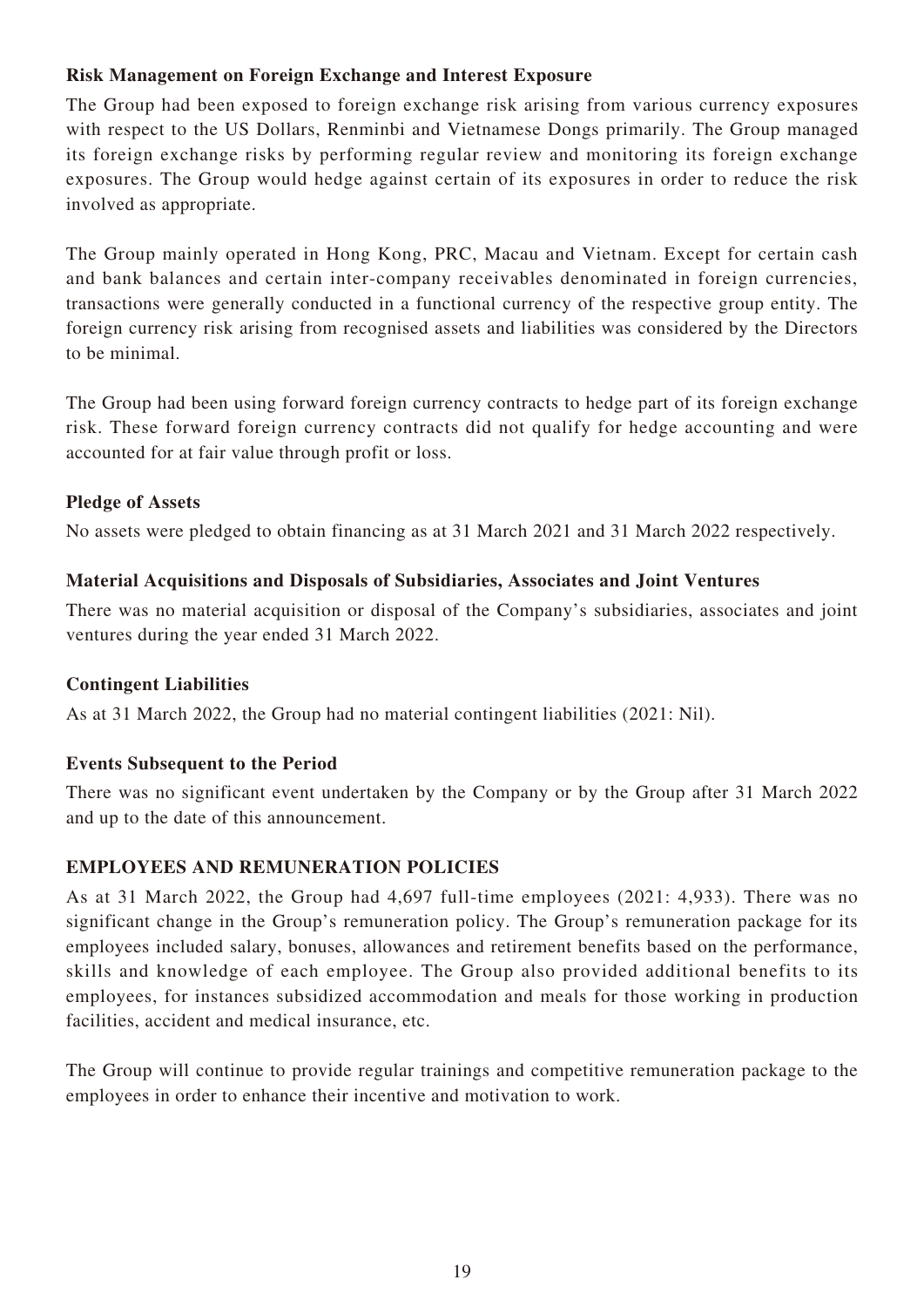### **PROSPECT AND OUTLOOK**

The financial year ended 31 March 2022 was characterized by inflation in production cost. As many other textiles mills, the cost of yarns, fuel cost, chemicals, dye stuffs and labour have increased sharply at an unexpected speed. Although the cost of certain raw materials may be stabilized in the coming months, the cost is unlikely to be reduced to the level of two years ago. Under the situation where many customers have tried to remain competitive by minimizing the increment of their cost, in particular, price spent on fabrics, it will take some time for the Group to adjust the price of fabrics for new orders to catch up with the cost increase.

In the last fiscal year, customers have increased their inventory level in response to supply chain disruptions. We believe the overall demand of high quality fabrics may decrease slightly in the coming year, due to inventory adjustment.

There is a trend of increasing interest rate for some key currencies. Although, the rising interest may affect our cost of borrowing, the Group has adopted flexible treasury management and will stabilize the cost of borrowing by working with financial institutes which offer most preferable terms.

The Group will cope with the challenges by putting more efforts on saving cost by enhancing efficiency, exploring more energy savings possibilities and reducing wastage as well as developing new products, so as to improve its profit margin in the coming year.

The Group has been working closely with our customers such as sports, casual, and intimate apparel, putting relentless effort on new product development for higher value added. For instance, environmental friendly and innovative functional fabrics are our areas of focus. In fact, seven products of the Panyu factory were accredited as "Public list of Green Design Products" by the Ministry of Industry and Information Technology of China in December 2021.

The direct impact of 2019 novel coronavirus disease ("COVID-19") on the Group was minimal during the financial year. The Group has been actively following the polices and measures required under the laws and precaution measures are constantly applied. There was no suspension of production in the factories operated by the Group during the financial year under review. The Group will continue to adopt suitable measures to keep the risk of COVID-19 to minimal.

As a business partner of our customers who are committed to the carbon neutral by 2050, the Group constantly explores low-emission measures to reduce carbon emission and to mitigate global warming. We are tackling earnestly the issue of reducing water consumption through increasing the usage of recycled water. We have been using biodegradable fibers and other environmentally friendly materials in our products. The sludge produced from wastewater treatment is upcycled as biofuel and serves as an alternative source of energy. We will increase the use of other renewable energies to reduce emissions.

The Group's plan of expanding production scale by establishing a new factory in Vietnam is underway and is expected to be completed by the end of 2023. With higher production capacity to cater for the needs of customers, the Group's revenue generating capacity will surely be further enhanced.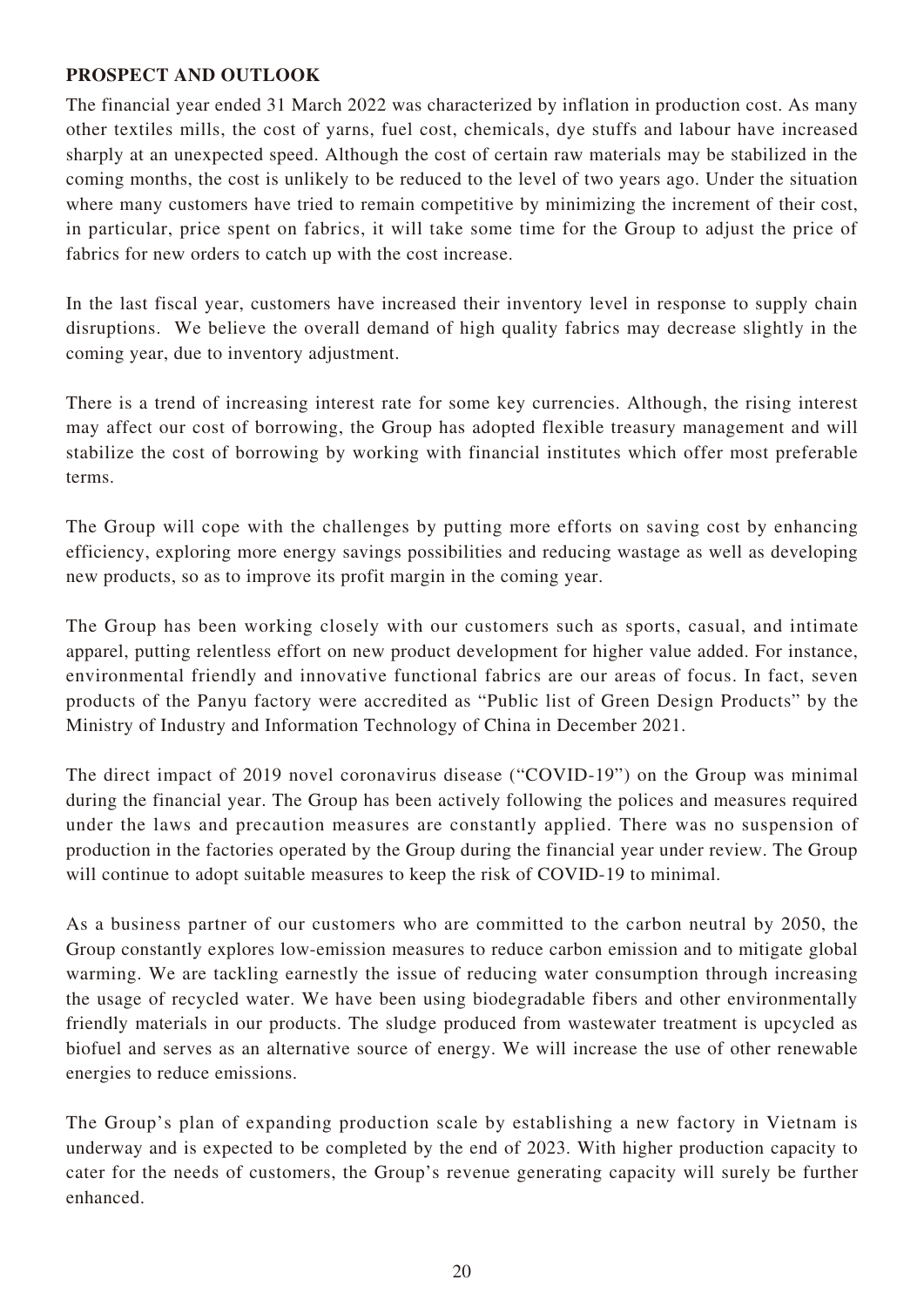# **SUPPLEMENTAL INFORMATION RESULTS AND DIVIDENDS**

The results of the Group for the 2022 Financial Year are set out in the consolidated statement of profit or loss on page 1 of this announcement.

An interim dividend of HK21 cents (2021: HK22 cents) per Share was paid on 22 December 2021 to the Shareholders. The Board has recommended the payment of a final dividend of HK14 cents (2021: HK22 cents) per Share. Subject to the approval of the Shareholders at the forthcoming AGM, the final dividend of HK14 cents will be paid on 1 September 2022 to the Shareholders whose names appear on the Register of Members of the Company on 22 August 2022.

The Board intends to maintain long term return for shareholders. In deciding whether to propose a dividend and in determining the dividend amount, the Board shall take into consideration of various factors, such as the financial results of the operation, general financial condition of the Group, future funding requirements on capital, business operations and development, general market conditions, interest of shareholders as a whole, legal requirements, and other conditions that the Board deems relevant.

### **CLOSURE OF REGISTER OF MEMBERS**

The Register of the Members of the Company will be closed from 8 August 2022 to 11 August 2022 (both days inclusive) for the purpose of determining the identity of members who are entitled to attend and vote at the forthcoming AGM, during which period no transfer of shares of the Company will be registered. In order to qualify for attending the forthcoming AGM, all transfers accompanied by the relevant share certificates must be lodged with the Company's Hong Kong Branch Share Registrar, Computershare Hong Kong Investor Services Limited at Shops 1712–1716, 17/F., Hopewell Centre, 183 Queen's Road East, Wanchai, Hong Kong not later than 4:30 p.m. on 5 August 2022. The record date which determines the Shareholder's voting right is scheduled on 8 August 2022.

The Register of the Members of the Company will be closed from 18 August 2022 to 22 August 2022 (both days inclusive) for the purpose of determining the identity of members who are entitled to the final dividend for the year ended 31 March 2022, during which period no transfer of shares of the Company will be registered. In order to qualify for the final dividend, all transfers accompanied by the relevant share certificates must be lodged with the Company's Hong Kong Branch Share Registrar, Computershare Hong Kong Investor Services Limited at Shops 1712–1716, 17/F., Hopewell Centre, 183 Queen's Road East, Wanchai, Hong Kong not later than 4:30 p.m. on 17 August 2022.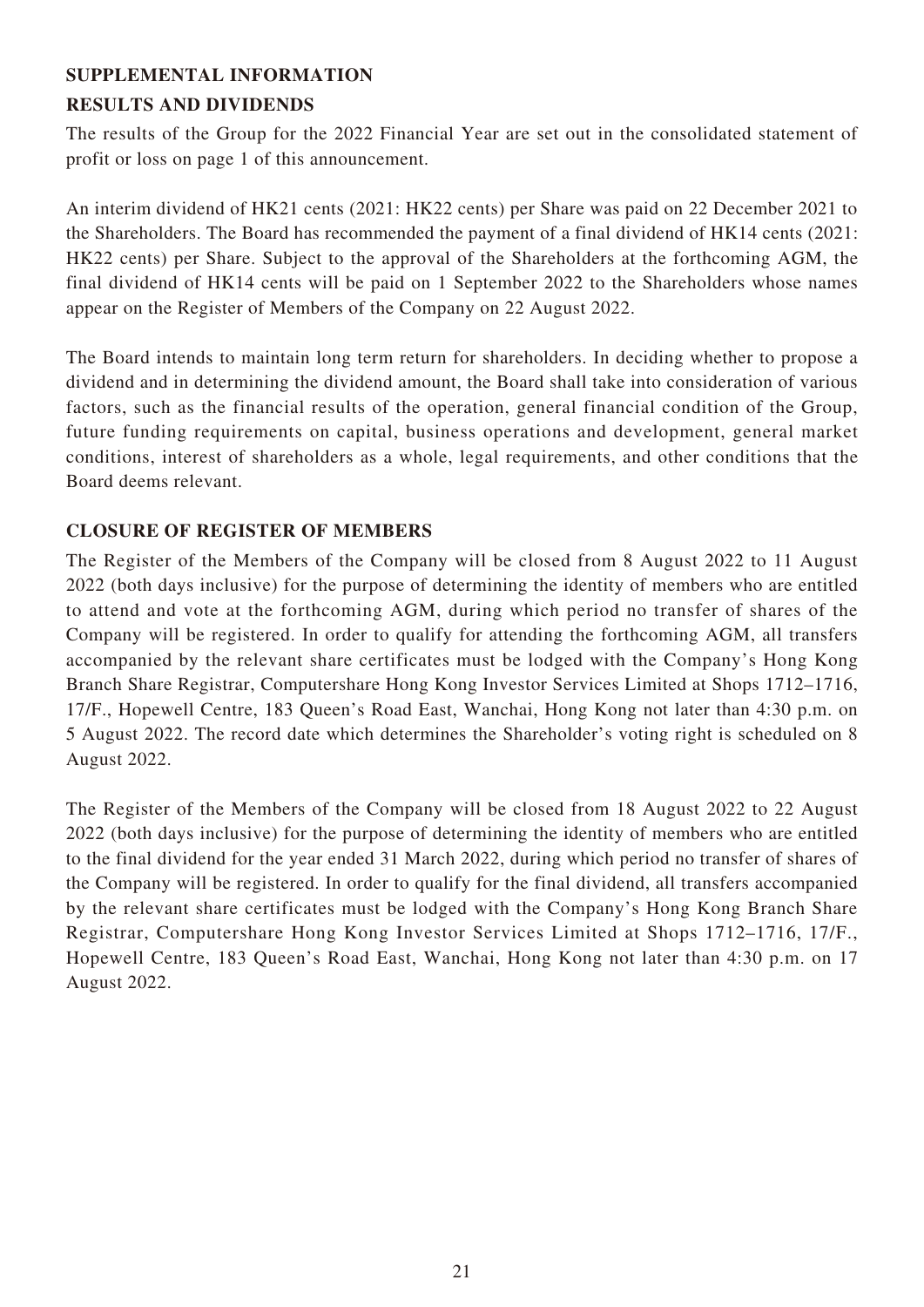### **CORPORATE GOVERNANCE PRACTICE OF THE COMPANY**

The Company complied with the applicable code provisions and certain recommended best practices set out in the CG Code contained in Appendix 14 to the Listing Rules where suitable to the Company so as to enhance the corporate governance standard of the Company throughout the 2022 Financial Year.

During the year, Mr. Wan Wai Loi (from 1 April 2021 to 30 September 2021) and Mr. Masaru Okutomi (since 1 October 2021) served the roles of Chairman and the Chief Executive Officer of the Company simultaneously, hence the Company did not comply with the code provision C.2.1 of the CG Code which requires that the roles of chairman and chief executive should be separate and should not be performed by the same individual. Although the roles of the chairman and the chief executive officer of the Company have not been segregated, powers and authorities have not been over-concentrated as all major decisions are made in consultation with Board members and senior management who possess the relevant knowledge and expertise, as well as appropriate Board committees. Hence, the current arrangements are subject to adequate checks and balances notwithstanding such deviation. While the dual role arrangement has provided strong and consistent leadership and facilitated the implementation of the Group's business strategies, the Company will nevertheless review the structure from time to time in light of the prevailing circumstance.

### **DIRECTORS' SECURITIES TRANSACTIONS**

The Company has adopted the standard of Model Code as set out in Appendix 10 to the Listing Rules as its code of conduct regarding securities transactions by the Directors. Having made specific enquiries of all Directors, all Directors confirmed that they had complied with the required standard set out in such Code throughout the 2022 Financial Year.

### **PURCHASE, SALE OR REDEMPTION OF SHARES**

During the year ended 31 March 2022, neither the Company nor its subsidiaries purchased, redeemed or sold any of the Company's listed securities.

### **AUDIT COMMITTEE**

The Company has established an audit committee (the "Audit Committee") with written terms of reference in compliance with the CG Code contained in Appendix 14 to the Listing Rules. The members of the Audit Committee are Mr. Sze Kwok Wing, Nigel, Mr. Ng Ching Wah and Dr. Chan Yue Kwong, Michael (who are Independent Non-executive Directors). Mr. Sze Kwok Wing, Nigel, a Fellow of CPA Australia, is the chairman of the Audit Committee.

The Audit Committee had reviewed the financial statements of the Group for the 2022 Financial Year and discussed with the management and the auditor of the Company on the accounting principles and practices adopted by the Group and internal controls and financial reporting matters.

Pursuant to the recent development of CG Code contained in Appendix 14 to the Listing Rules, an amended and restated terms of reference for Audit Committee was effective from 1 January 2019.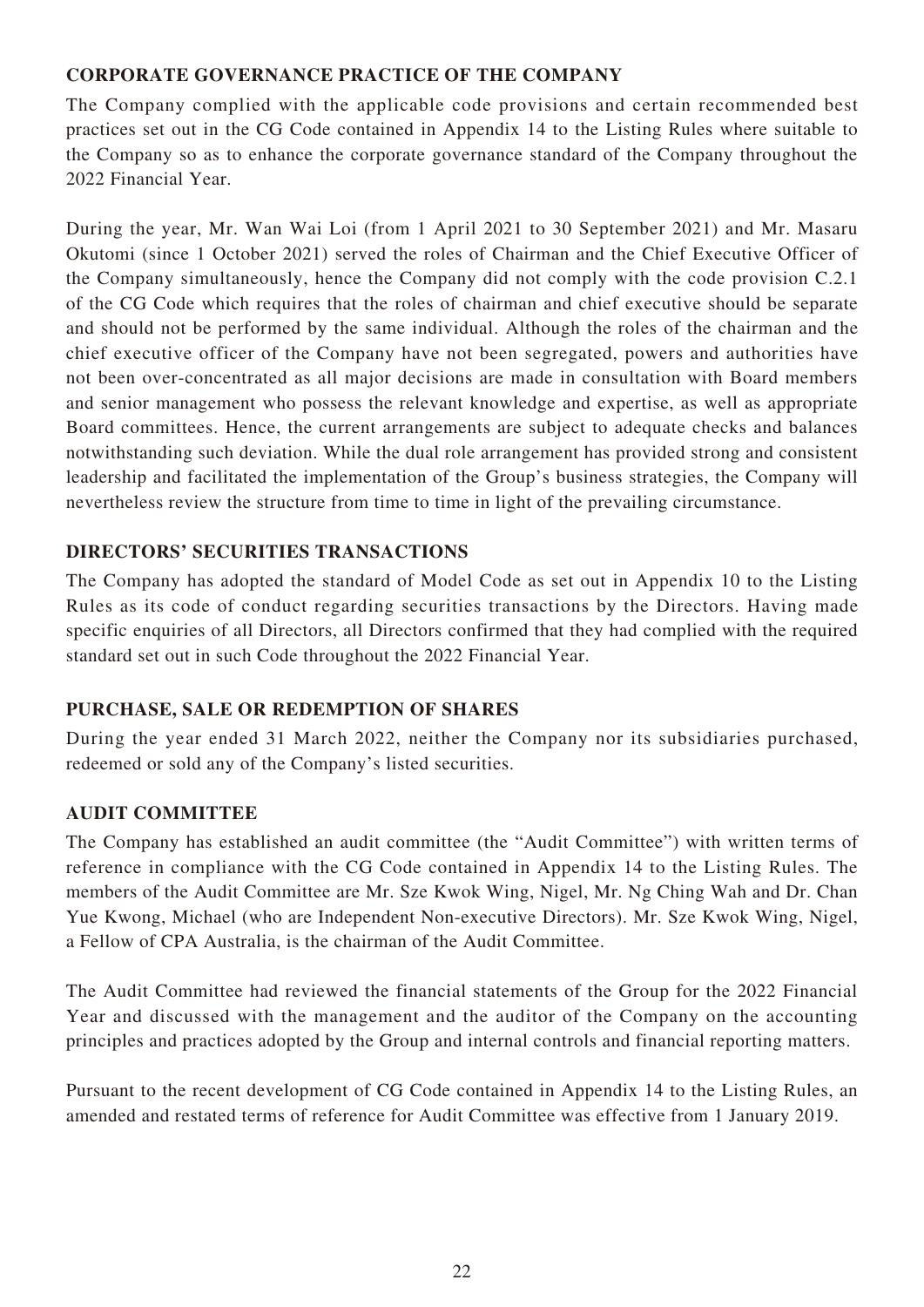### **REVIEW OF THE ANNUAL RESULTS ANNOUNCEMENT BY AUDITOR**

The figures in respect of the annual results announcement of the Group's consolidated balance sheet, consolidated statement of profit or loss, consolidated statement of comprehensive income and the related notes thereto for the 2022 Financial Year have been agreed by the Group's auditor, Messrs. PricewaterhouseCoopers, to the amounts set in the Group's audited consolidated financial statements for the 2022 Financial Year. The work performed by Messrs. PricewaterhouseCoopers in this respect did not constitute an assurance engagement in accordance with Hong Kong Standards on Auditing, Hong Kong Standards on Review Engagements or Hong Kong Standards on Assurance Engagements issued by the Hong Kong Institute of Certified Public Accountants and consequently no assurance has been expressed by Messrs. PricewaterhouseCoopers on the annual results announcement.

### **PUBLICATION OF FINANCIAL INFORMATION**

This annual results announcement is published on the websites of the Stock Exchange (www.hkexnews.hk) and the Company (www.pacific-textiles.com). The annual report of the Company for the 2022 Financial Year will be dispatched to the Company's shareholders and will be available on the above websites in due course.

### **AGM**

It is proposed that the AGM will be held on 11 August 2022. The Notice of AGM will be published on the websites of the Stock Exchange (www.hkexnews.hk) and the Company (www. pacific-textiles.com) and sent to the shareholders of the Company in due course.

> By order of the Board **Pacific Textiles Holdings Limited MASARU OKUTOMI** *Chairman & CEO*

Hong Kong, 23 June 2022

*As at the date of this announcement, the Executive Directors are Mr. Masaru OKUTOMI, Mr. WAN Wai Loi, Mr. TOU Kit Vai and Mr. Kyuichi FUKUMOTO; the Non-executive Director is Mr. LAU Yiu Tong; and the Independent Non-executive Directors are Dr. CHAN Yue Kwong, Michael, Mr. NG Ching Wah, and Mr. SZE Kwok Wing, Nigel.*

*\* For identification purposes only*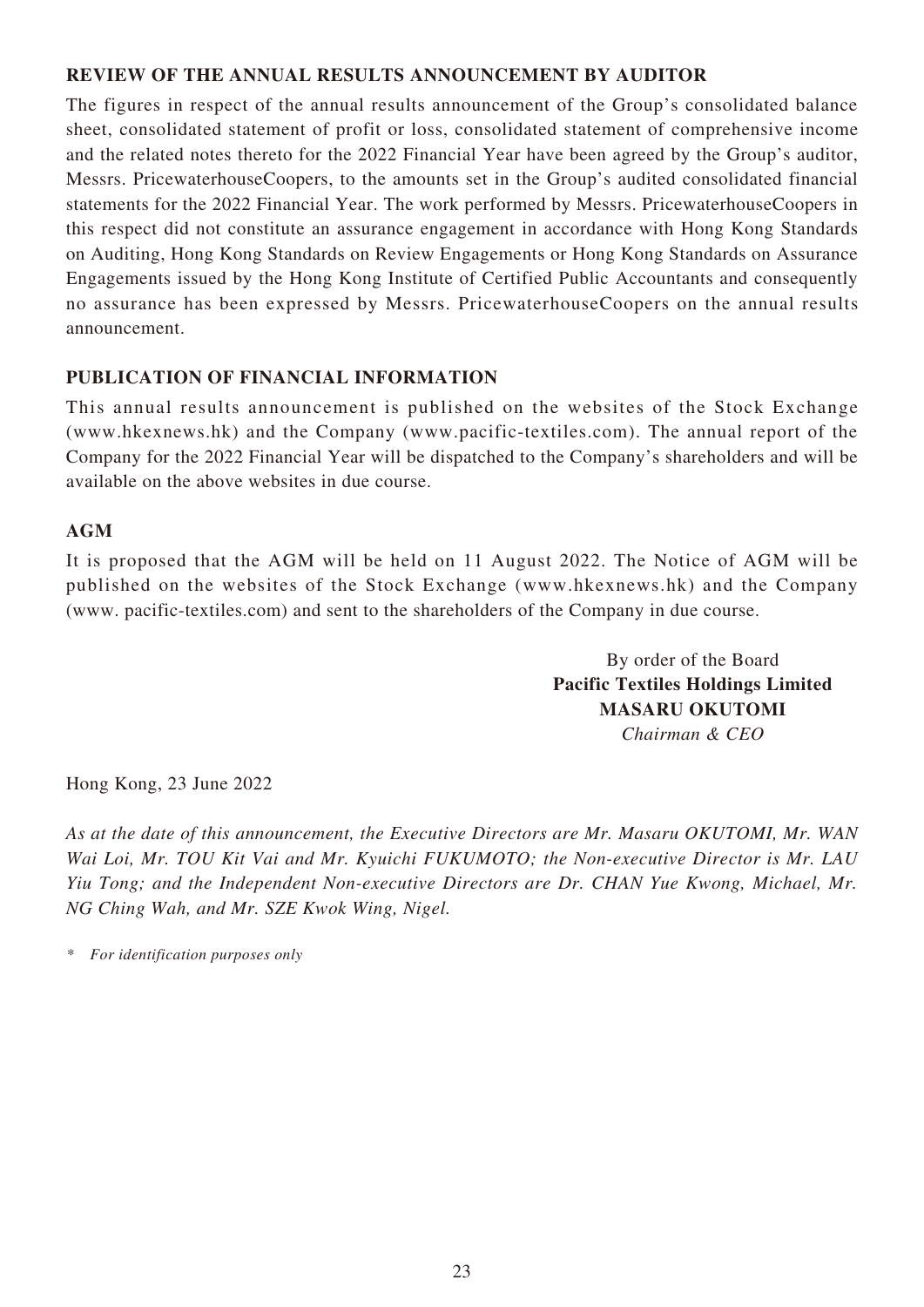# **GLOSSARY**

In this announcement (other than Financial Information), unless the context otherwise requires, the following expressions shall have the following meanings:

| "2022 Financial Year"                            | For the year ended 31 March 2022                                                                                                                                         |
|--------------------------------------------------|--------------------------------------------------------------------------------------------------------------------------------------------------------------------------|
| "AGM"                                            | Annual General Meeting of the Company                                                                                                                                    |
| "Articles"                                       | The Articles of Association of the Company, as amended<br>from time to time                                                                                              |
| "Board"                                          | The Board of Directors of the Company                                                                                                                                    |
| "CG Code" or "Corporate"<br>Governance Code"     | The Corporate Governance Code, stated in the Appendix 14<br>to the Main Board Listing Rules                                                                              |
| "China" or "PRC"                                 | The People's Republic of China                                                                                                                                           |
| "Company"                                        | Pacific Textiles Holdings Limited, an exempted company<br>incorporated in Cayman Islands with limited liability, the<br>Shares of which are listed on the Stock Exchange |
| "Director(s)"                                    | The Director(s) of the Company                                                                                                                                           |
| "Group"                                          | The Company and its subsidiaries                                                                                                                                         |
| "HKD" or "\$" or "HK\$"                          | Hong Kong Dollar                                                                                                                                                         |
| "HKSAR" or "Hong Kong"                           | Hong Kong Special Administrative Region of the People's<br>Republic of China                                                                                             |
| " $INED(s)$ "                                    | The Independent Non-executive Director(s) of the Company                                                                                                                 |
| "Listing Rules" or "Main Board<br>Listing Rules" | The Rules Governing the Listing of Securities on the Stock<br>Exchange, as amended from time to time                                                                     |
| "LKR" or "RS"                                    | Sri Lankan Rupee                                                                                                                                                         |
| "Model Code"                                     | Model Code for Securities Transactions by Directors of<br>Listed Issuers, Appendix 10 to the Main Board Listing Rules                                                    |
| "Panyu Plant"                                    | the factory run by Pacific (Panyu) Textiles Limited located<br>in Nansha of Guangzhou City, the PRC                                                                      |
| "RMB" or "CNY"                                   | "Renminbi/Chinese Yuan"                                                                                                                                                  |